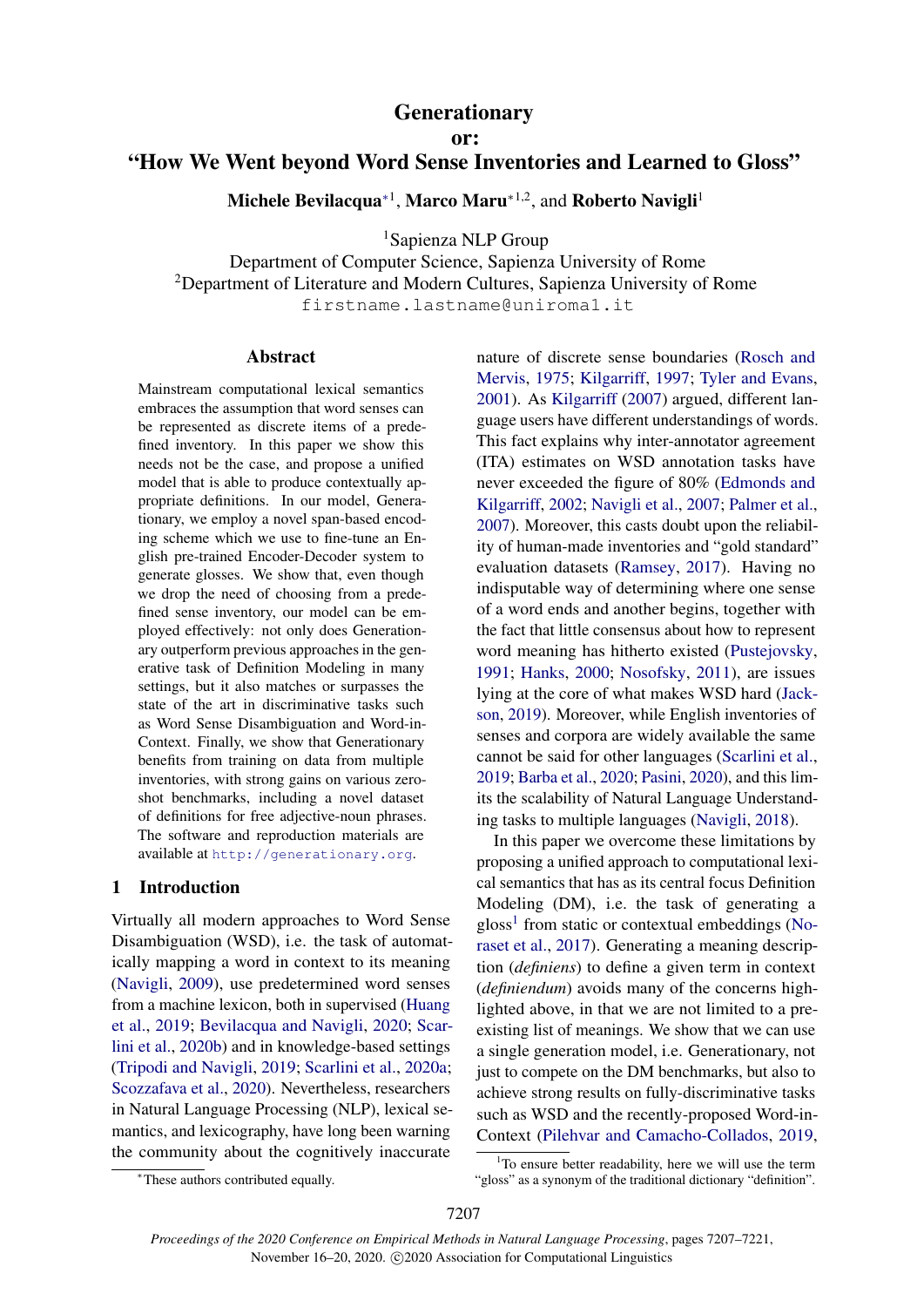WiC). This, in turn, results in a more solid assessment of the generation quality, a notorious problem in Natural Language Generation (NLG) evaluation [\(Gatt and Krahmer,](#page-9-8) [2018\)](#page-9-8).

In contrast to previous approaches in DM [\(Gadet](#page-9-9)[sky et al.,](#page-9-9) [2018\)](#page-9-9), we dispense with the requirement of having the *definiendum* represented by a single vector, and we condition gloss generation on a context of which the *definiendum* is an arbitrary span. This allows for the generation of contextual definitions for items that are rarely covered by sense inventories, such as free word combinations (e.g. *clumsy apology* or *nutty complexion*). Finally, the generative formulation makes it possible to train on several lexicographic resources at once, resulting in a versatile model that performs well across inventories, datasets, and tasks.

The main contributions of our approach are as follows:

- 1. We propose the use of a single conditional generation architecture to perform English DM, WSD and WiC;
- 2. Our model achieves competitive to state-ofthe-art results despite dropping the need of choosing from a predefined sense inventory;
- 3. Thanks to our encoding scheme, we can represent the *definiendum* as a span in the context, thus enabling definition generation for arbitrary-sized phrases, and seamless usage of BART [\(Lewis et al.,](#page-9-10) [2019\)](#page-9-10), a pre-trained Encoder-Decoder model;
- 4. Additionally, we release a new evaluation dataset to rate glosses for adjective-noun phrases.

We envision many possible applications for Generationary, such as aiding text comprehension, especially for second-language learners, or extending the coverage of existing dictionaries.

## 2 Related Work

Recent years have witnessed the blossoming of research in Definition Modeling (DM), whose original aim was to make static word embeddings intepretable by producing a natural language defini-tion [\(Noraset et al.,](#page-10-8) [2017\)](#page-10-8).<sup>[2](#page-1-0)</sup> While subsequently released datasets have included usage examples to account for polysemy [\(Gadetsky et al.,](#page-9-9) [2018;](#page-9-9) [Chang](#page-9-11) [et al.,](#page-9-11) [2018\)](#page-9-11), many of the approaches to "contextual" DM have nevertheless exploited the context merely in order to select a static sense embedding from which to generate the definition [\(Gadetsky](#page-9-9) [et al.,](#page-9-9) [2018;](#page-9-9) [Chang et al.,](#page-9-11) [2018;](#page-9-11) [Zhu et al.,](#page-11-8) [2019\)](#page-11-8). Such embeddings, however, are non-contextual.

Other works have made a fuller use of the sentence surrounding the target, with the goal of explaining the meaning of a word or phrase as embedded in its local context [\(Ni and Wang,](#page-10-10) [2017;](#page-10-10) [Mickus](#page-10-11) [et al.,](#page-10-11) [2019;](#page-10-11) [Ishiwatari et al.,](#page-9-12) [2019\)](#page-9-12). However, these approaches have never explicitly dealt with WSD, and have shown limits regarding the marking of the target in the context encoder, preventing an effective exploitation of the context and making DM overly reliant on static embeddings or surface form information. For example, in the model of [Ni and](#page-10-10) [Wang](#page-10-10) [\(2017\)](#page-10-10), the encoder is unaware of the contextual target, whereas [Mickus et al.](#page-10-11) [\(2019\)](#page-10-11) use a marker embedding to represent targets limited to single tokens. Finally, [Ishiwatari et al.](#page-9-12) [\(2019\)](#page-9-12) replace the target with a placeholder, and the burden of representing it is left to a character-level encoder and to static embeddings. This latter approach is interesting, in that it is the only one that can handle multi-word targets; however, it combines token embeddings via order-invariant sum, and thus it is suboptimal for differentiating instances such as *pet house* and *house pet*.

Recent approaches have explored the use of large-scale pre-trained models to score definitions with respect to a usage context. For example, [Chang and Chen](#page-9-13) [\(2019\)](#page-9-13) proposed to recast DM as a definition ranking problem. A similar idea was applied in WSD by [Huang et al.](#page-9-0) [\(2019\)](#page-9-0), leading to state-of-the-art results. However, both of these approaches fall back on the assumption of discrete sense boundaries, and are therefore unable to define targets outside a predefined inventory.

With Generationary, by contrast, we are the first to use a single Encoder-Decoder model to perform diverse lexical-semantic tasks such as DM, WSD and WiC. Moreover, we address the issue of encoding the target in context by using a simple, yet effective, encoding scheme which makes use of special tokens to mark the target *span*, producing a complete and joint encoding of the context without the need for other components. This allows the effective usage of a pre-trained model, which we fine-tune to generate a gloss given the context.

<span id="page-1-0"></span><sup>&</sup>lt;sup>2</sup>[With one single exception \(Yang et al.,](#page-9-11) [2020\)](#page-11-7), DM has [only been concerned with the English language.](#page-9-11)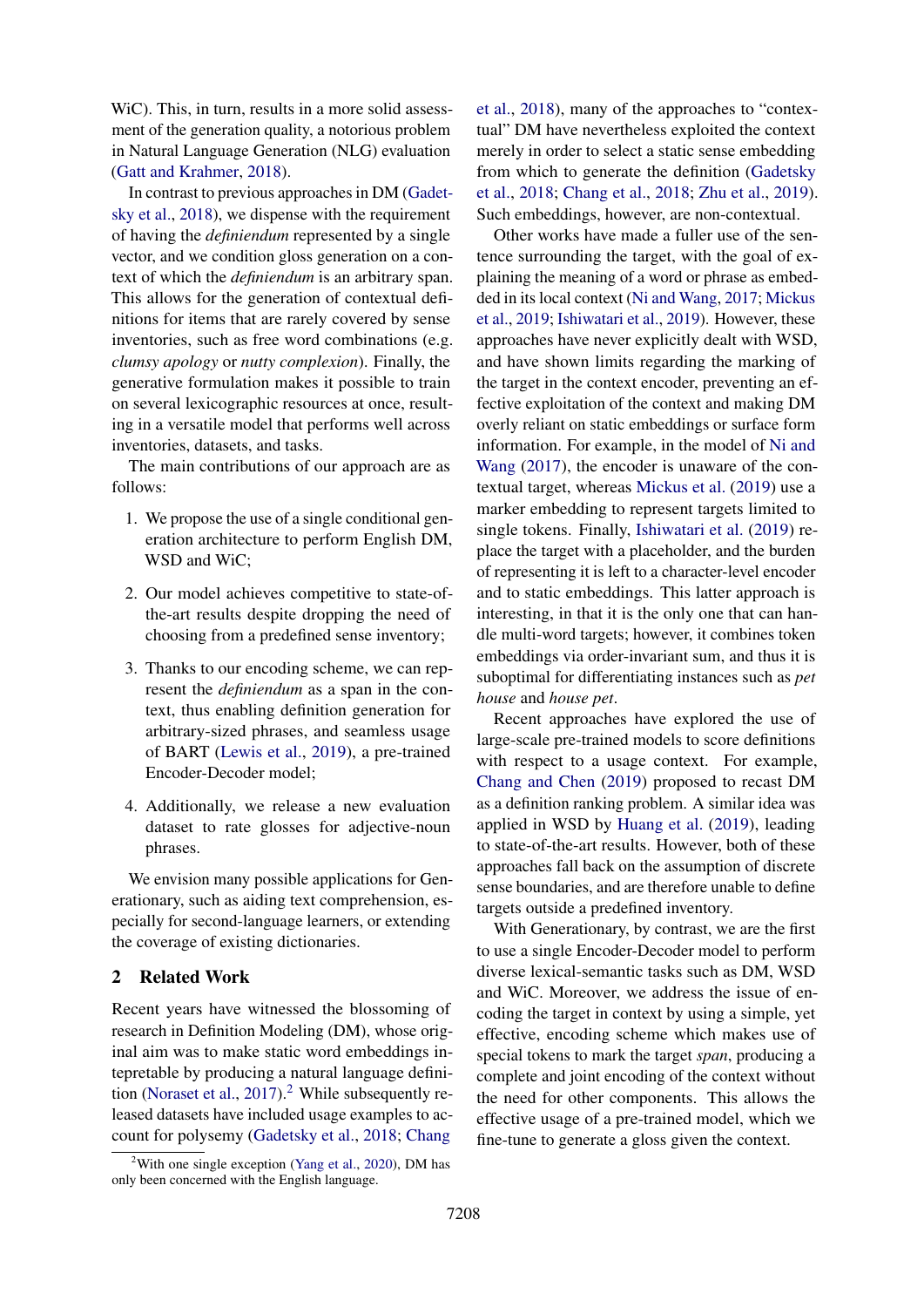## 3 Generationary

With this work we present a new approach to computational lexical semantics, by means of which we generate glosses for arbitrary-sized phrases in context. Our work has a wider scope than its predecessors, in that we put forward a unified method that overcomes the limits of both DM and WSD. With respect to DM, our full sequence-to-sequence framing of the task enables us to deal with units having different compositional complexity, from single words to compounds and phrases. Thus, Generationary can gloss a *definiendum* that is not found in dictionaries, such as *starry sky*, with the appropriate *definiens*, e.g.: 'The sky as it appears at night, especially when lit by stars'.

As regards WSD, instead, we are no longer bound by the long-standing limits of predefined sense inventories. Thus, it is possible to give (i) a meaningful answer for words that are not in the inventory, and (ii) one that fits the meaning and the *granularity* required by a given context better than any sense in the inventory. Consider the following:

- <span id="page-2-2"></span><span id="page-2-0"></span>(1) (a) Why cannot we teach our children to read, write and reckon?
	- (b) Mark or trace on a surface.
	- (c) To be able to mark coherent letters.

<span id="page-2-3"></span>The target word in  $(1 a)$  is associated<sup>[3](#page-2-1)</sup> with the gold gloss [\(1 b\)](#page-2-2) from WordNet [\(Fellbaum,](#page-9-14) [1998\)](#page-9-14), the most used sense inventory in WSD. However, Generationary arguably provides a better gloss [\(1 c\)](#page-2-3). In what follows, we detail our approach.

### 3.1 Gloss Generation

In this work we address the task of *mapping* an occurrence of a target word or phrase  $t$  (in a context  $c$ ) to its meaning, by reducing it to that of *generating* a textual gloss g which defines  $\langle c, t \rangle$ . The target t is a span in c, i.e. a pair of indices  $\langle i, j \rangle$  corresponding to the first and the last token which make up the target in c. Formally, we propose to apply the standard sequence-to-sequence conditional generation formulation, in which the probability of a gloss, given a context-target pair, is computed by factorising it auto-regressively:

$$
P(g|c,t) = \prod_{k=1}^{|g|} P(g_k|g_{0:k-1}, c, t)
$$
 (1)

where  $g_k$  is the kth token of g and  $g_0$  is a special start token. By means of this procedure we can readily perform contextual DM ( $t \neq \langle 1, |c|\rangle$ ), as well as "static" DM, i.e. when the target encompasses the whole context  $(t = \langle 1, |c| \rangle)$ .

To learn the function in Eq. [\(1\)](#page-2-4) we employ a recent Encoder-Decoder model, i.e. BART [\(Lewis](#page-9-10) [et al.,](#page-9-10) [2019\)](#page-9-10), which is pre-trained to reconstruct text spans on massive amounts of data. The use of a pre-trained model is particularly important in our case, as successfully generating a gloss for a wide range of different context-target pairs requires a model which can wield vast amounts of semantic and encyclopedic knowledge. BART can be fine-tuned to perform specific kinds of conditional generation by minimizing the cross-entropy loss on new training input-output pairs. In our approach we give as input to BART a  $\langle c, t \rangle$  pair, and train to produce the corresponding gold gloss  $q$ , with  $\langle c, t \rangle$  and g being gathered from various sources (see Section [4.1\)](#page-3-0). We devise a simple encoding scheme that allows us to make the model aware of the target boundaries, without architectural modifications to BART. Particularly, we encode  $\langle c, t \rangle$ pairs as sequences of subword tokens in which the boundaries of the  $t$  span in  $c$  are marked by two special tokens, i.e. <define> and </define>. For example, the sentence *I felt like the fifth wheel*, with the phrase fifth wheel as the target, will be encoded as I felt like the <define> fifth wheel </define>. We fine-tune BART to generate the corresponding gloss g: (idiomatic, informal) Anything superfluous or unnecessary.

#### <span id="page-2-5"></span>3.2 Discriminative Sense Scoring

In this section we introduce three distinct techniques by means of which Generationary tackles discriminative tasks without additional training.

#### 3.2.1 Gloss Probability Scoring

With Eq. [\(1\)](#page-2-4) we are able to compute the probability of a certain gloss g given a pair  $\langle c, t \rangle$ . Thus, we can perform classification by picking the sense which is associated with the gloss with the highest probability. Formally, we select:

$$
\hat{s} = \underset{s \in S_t}{\operatorname{argmax}} P(\mathcal{G}(s)|c, t) \tag{2}
$$

<span id="page-2-4"></span>where  $S_t \subset S$  is the set of applicable senses for target t from the full inventory S, and  $\mathcal{G}: S \to G$ is a function mapping senses to glosses  $(G, G, S)$ and  $S_t$  are determined by the reference dictionary).

<span id="page-2-1"></span><sup>&</sup>lt;sup>3</sup>According to the human annotators of the Senseval-2 WSD evaluation dataset [\(Edmonds and Cotton,](#page-9-15) [2001\)](#page-9-15).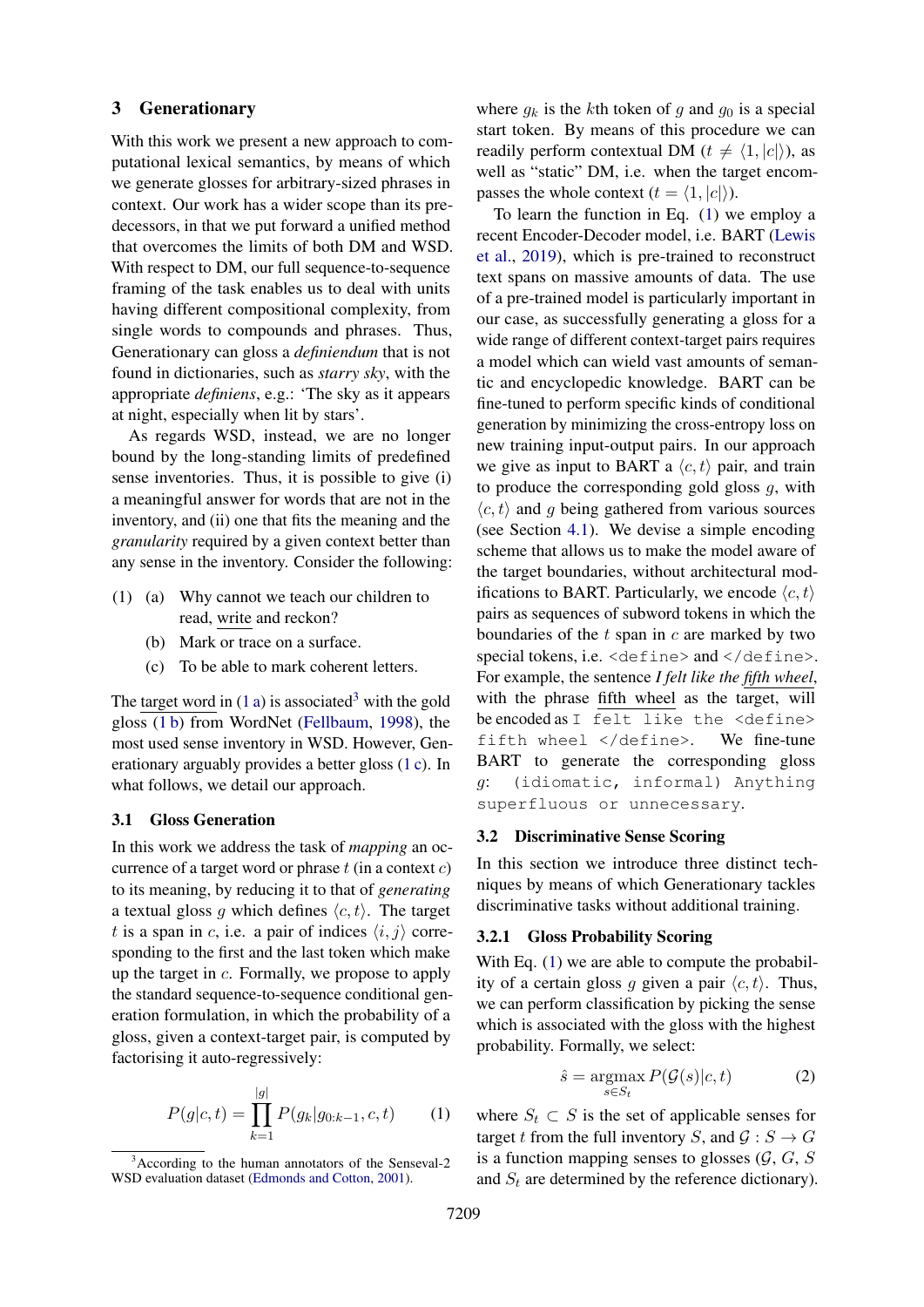## 3.2.2 Gloss Similarity Scoring

The usage of model gloss probability does not take into account the definitions that are actually generated. Thus, we adopt a simple best match approach where we compute similarity scores between the system-generated gloss and the glosses associated with the candidates, and we predict the candidate with the highest similarity. We employ a cosine similarity between the gloss vectors produced via the recently introduced Sentence-BERT model [\(Reimers and Gurevych,](#page-10-12) [2019,](#page-10-12) SBERT), and select a predicted sense  $\hat{s}$  as follows:

$$
\hat{s} = \underset{s \in S_t}{\operatorname{argmax}} \, sim(\hat{g}, \mathcal{G}(s)) \tag{3}
$$

where  $\hat{g}$  is the most probable output found by beamsearch decoding, and sim is the SBERT similarity.

#### <span id="page-3-4"></span>3.2.3 Gloss Similarity Scoring with MBRR

Using just the most probable sequence in the decoding process for the best match search is suboptimal, as more probability mass might be cumulatively assigned to a cluster of very similar outputs. To take this into account we propose the use of a simple approach inspired by Minimum Bayes Risk Re-Ranking [\(Kumar and Byrne,](#page-9-16) [2004,](#page-9-16) MBRR), which considers the mutual (dis)similarity within the set  $\hat{G}$  of k generated outputs decoded with beam search. This is done by rescoring each output as the sum of the dissimilarities over all  $k$  outputs, weighted by their conditional probability:

$$
\hat{g} = \underset{\hat{g}_i \in \hat{G}}{\operatorname{argmin}} \sum_{\hat{g}_j \in \hat{G}} (1 - sim(\hat{g}_i, \hat{g}_j)) P(\hat{g}_j | c, t) \tag{4}
$$

The new prediction  $\hat{q}$  is then plugged into Eq. [\(3\)](#page-3-1) as in simple similarity-based scoring.

## 4 Datasets

#### <span id="page-3-0"></span>4.1 Dictionary Gloss Datasets

We now move on to describe the datasets which we use to train Generationary models by fine-tuning BART. Each dataset includes  $\langle c, t, q \rangle$  triples, which are used as our input and output for training.

CHA [\(Chang and Chen,](#page-9-13) [2019\)](#page-9-13) is an on-line dataset<sup>[4](#page-3-2)</sup> of examples and definitions from [oxforddictionaries.com](http://oxforddictionaries.com). It comes with two settings, each with its own train/dev/test splits: in the *Seen* setting ( $\text{CHA}_S$ ), definitions in the training set are also present in the test set, while the *Unseen*

<span id="page-3-3"></span>

|                   |                | instances         |                          | unique glosses |                      |                          |  |
|-------------------|----------------|-------------------|--------------------------|----------------|----------------------|--------------------------|--|
| dataset           | train          | dev               | test                     | train          | dev                  | test                     |  |
| CHA <sub>S</sub>  |                |                   | 555,695 78,550 151,306   |                | 78,105 32,953 37,400 |                          |  |
| CHA <sub>II</sub> | 530,374 70,401 |                   | 15.959                   |                | 73,104 29,540        | 3.958                    |  |
| <b>SEM</b>        | 333,633        | $\qquad \qquad -$ | $\overline{\phantom{0}}$ | 116,698        | -                    | $\overline{\phantom{0}}$ |  |
| UNI               | 1,832,302      | $\overline{a}$    |                          | 947,524        |                      | -                        |  |

Table 1: Training, dev and test instances and number of unique glosses in the datasets used.

setting  $(CHA_{U})$  has a zero-shot test of lemmas not featured in the training set.

<span id="page-3-1"></span>SEM is a dataset built by exploiting the Sem-Cor corpus [\(Miller et al.,](#page-10-13) [1993\)](#page-10-13) – which is manually tagged with WordNet senses – to associate sentence-level contexts with definitions. We filter out NER-like sense annotations (e.g. those mapping proper names such as *Frank Lloyd Wright* to the general sense of *person*). Moreover, to improve coverage, since not all WordNet senses appear in SemCor, we use synonymy information to build additional contexts, e.g. <define> separate, part, split </define>  $\rightarrow$ go one's own way; move apart.

UNI is the concatenation of the train splits of SEM and CHA, plus the following: (i) a cleanedup January 2020 dump of Wiktionary, from which circular definitions (e.g. starting with *synonym of*) have been filtered out, and (ii) the training split containing data from the GNU Collaborative International Dictionary of English (GCIDE), included in the dataset of [Noraset et al.](#page-10-8) [\(2017\)](#page-10-8).

We use CHA and SEM since they were employed by state-of-the-art approaches to DM [\(Chang and Chen,](#page-9-13) [2019\)](#page-9-13) and WSD [\(Huang et al.,](#page-9-0) [2019\)](#page-9-0). With UNI, instead, we bring together diverse sense inventories to create a dataset that is less dependent on the idiosyncrasies of each of its sources. We report statistics in Table [1.](#page-3-3)

#### <span id="page-3-5"></span>4.2 The Hei++ Evaluation Dataset

As of now, there is no publicly available dataset enabling the assessment of definition generation quality on free phrases (e.g. *exotic cuisine*), which are not commonly found in traditional dictionaries and benchmarks. Thus, we present Hei++, a dataset which associates human-made definitions with adjective-noun phrases. With Hei++ we can test the ability of Generationary to generate glosses, in a zero-shot setting, for items which are not featured in the training set. We encourage the community to use it for future evaluations.

As a first step in building Hei++ we retrieve the

<span id="page-3-2"></span><sup>4</sup>[github.com/MiuLab/GenDef](http://github.com/MiuLab/GenDef)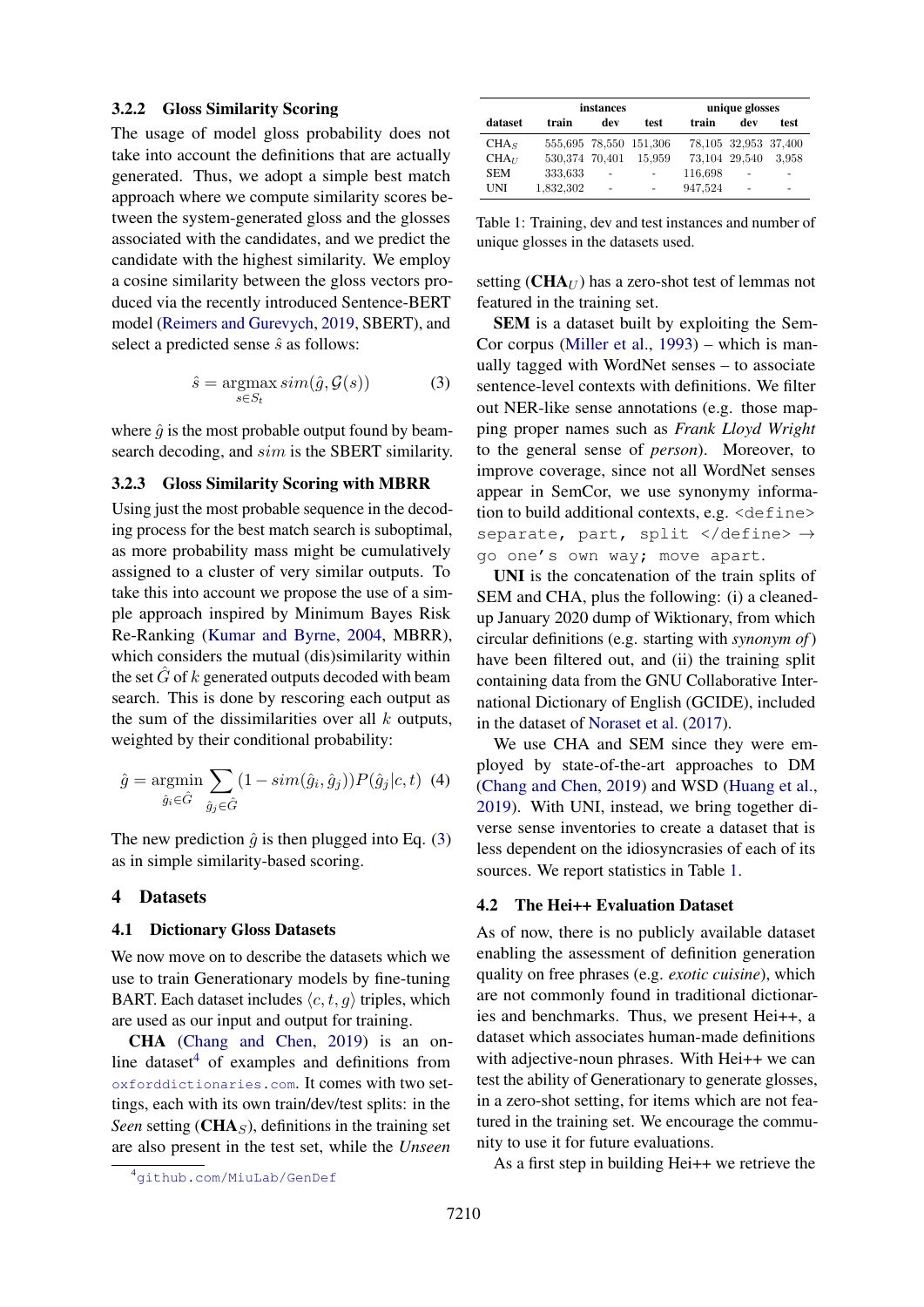test split of the HeiPLAS dataset [\(Hartung,](#page-9-17)  $2016$ ),<sup>[5](#page-4-0)</sup> which we choose as our starting point since it contains commonly used adjective-noun phrases. After removing duplicates and discarding ill-formed phrases, we ask an expert lexicographer to write a single definition for each adjective-noun pair. At the end of the annotation process we obtain a dataset made up of 713 adjective-noun phrases with their definitions to be used as a gold standard.

## <span id="page-4-7"></span>5 Quantitative Experiments

We first perform a threefold automatic evaluation to test the strengths of Generationary in different settings. On the one hand, we assess its ability to produce suitable definitions by testing the generation quality on the DM setting (Section [5.1\)](#page-4-1). On the other, we aim to further appraise how well the generated outputs describe the contextual meaning, by evaluating the performance they bring about on the discriminative benchmarks of WSD (Section [5.2\)](#page-5-0) and WiC (Section [5.3\)](#page-6-0). $<sup>6</sup>$  $<sup>6</sup>$  $<sup>6</sup>$ </sup>

### <span id="page-4-1"></span>5.1 Definition Modeling

In this experiment we use different NLG measures to automatically assess how well generated definitions match gold glosses. We evaluate on the *Seen*  $(CHA<sub>S</sub>)$  and *Unseen*  $(CHA<sub>U</sub>)$  test splits of CHA, which is the largest contextual DM benchmark released so far. Moreover, we report results on our Hei++ (HEI) dataset of adjective-noun phrases. We do not include results on the datasets of [Noraset](#page-10-8) [et al.](#page-10-8) [\(2017\)](#page-10-8) and [Gadetsky et al.](#page-9-9) [\(2018\)](#page-9-9), as the former only includes targets with no surrounding context, and the latter is largely included in CHA.[7](#page-4-3)

## 5.1.1 Systems

For each evaluation dataset  $D$  we test two Generationary models: one trained on the corresponding train split (Gen-D), and one trained on UNI (Gen-UNI). $8$  We compare against (i) a random baseline which predicts, for each test item, a random definition taken from the same test set; (ii) the model of [Ishiwatari et al.](#page-9-12) [\(2019\)](#page-9-12), which we have re-trained on the same data as Generationary (Ishiwatari-D), and (iii) the state-of-the-art approach of [Chang](#page-9-13) [and Chen](#page-9-13) [\(2019,](#page-9-13) Chang). On HEI, which has no

<span id="page-4-0"></span><sup>5</sup>[www.cl.uni-heidelberg.de/˜hartung/](http://www.cl.uni-heidelberg.de/~hartung/data) [data](http://www.cl.uni-heidelberg.de/~hartung/data)

<span id="page-4-4"></span><span id="page-4-3"></span><sup>7</sup>Results on these datasets are reported in Appendix C.

training split, we only evaluate Gen-UNI and the random baseline, since Ishiwatari-UNI generates strings consisting of mostly unknown word place-holders (<unk>), and [Chang and Chen](#page-9-13) [\(2019\)](#page-9-13) cannot handle multi-word targets.

## 5.1.2 Measures

Previous approaches have employed both perplexity (PPL) and string-matching measures (e.g. BLEU) for scoring DM systems. PPL is very appropriate when, as in DM, there are many possible "good" answers.<sup>[9](#page-4-5)</sup> PPL, however, produces a score just on the basis of a pre-existing gold definition, by collecting teacher forcing probabilities without taking into account any actual output generated through beam-search decoding, and thus not assessing the quality of the generation. To evaluate this quality, BLEU and ROUGE-L [\(Lin,](#page-9-18) [2004\)](#page-9-18) are also reported. Note, however, that these two measures are based on simple string matches which, in many cases, are not good indicators of output quality. To counteract this problem, we also report results with METEOR [\(Banerjee and Lavie,](#page-9-19) [2005\)](#page-9-19) – which uses stemming and WordNet synonyms – and BERTScore [\(Zhang et al.,](#page-11-9) [2019\)](#page-11-9), which uses vector-based contextual similarities.<sup>[10](#page-4-6)</sup> Finally, to present a complete comparison against the rankingbased approach of [Chang and Chen](#page-9-13) [\(2019\)](#page-9-13), we report results (precision  $@k$ ) on their retrieval task of recovering the correct definition, for the target in context, from the whole inventory of 79,030 unique glosses in their dataset. We rank definitions by applying the MBRR plus cosine similarity strategy described in Section [3.2.3.](#page-3-4)

#### 5.1.3 Results

As shown in Table [2,](#page-5-1) Generationary models outperform competitors in every setting. On  $CHA<sub>S</sub>$ , our specialized model (Gen-CHA $<sub>S</sub>$ ) shows much better</sub> results than Gen-UNI, because NLG measures give high scores to glosses which are lexically similar to the gold ones, while multi-inventory training will, instead, expose the model to many other, differently formulated, but equally valid definitions. Note, moreover, that our Gen-CHA $<sub>S</sub>$  model outper-</sub> forms both [Ishiwatari et al.](#page-9-12) [\(2019\)](#page-9-12) and [Chang and](#page-9-13) [Chen](#page-9-13) [\(2019\)](#page-9-13), even though the latter, being a ranking model, is obviously at an advantage, since it gets a perfect score when it ranks the gold definition first. In  $CHA_U$  we observe that the Gen-UNI model

<span id="page-4-2"></span><sup>6</sup>Hyperparameters are documented in Appendix B.

<sup>8</sup>To ensure a fair comparison when evaluating on the *Unseen* setting of CHA, we have removed lemmas appearing in the CH $A_U$  test set from the UNI training set.

<span id="page-4-6"></span><span id="page-4-5"></span><sup>&</sup>lt;sup>9</sup> See Appendix D for details on perplexity computation. <sup>10</sup>See Appendix E for configuration details.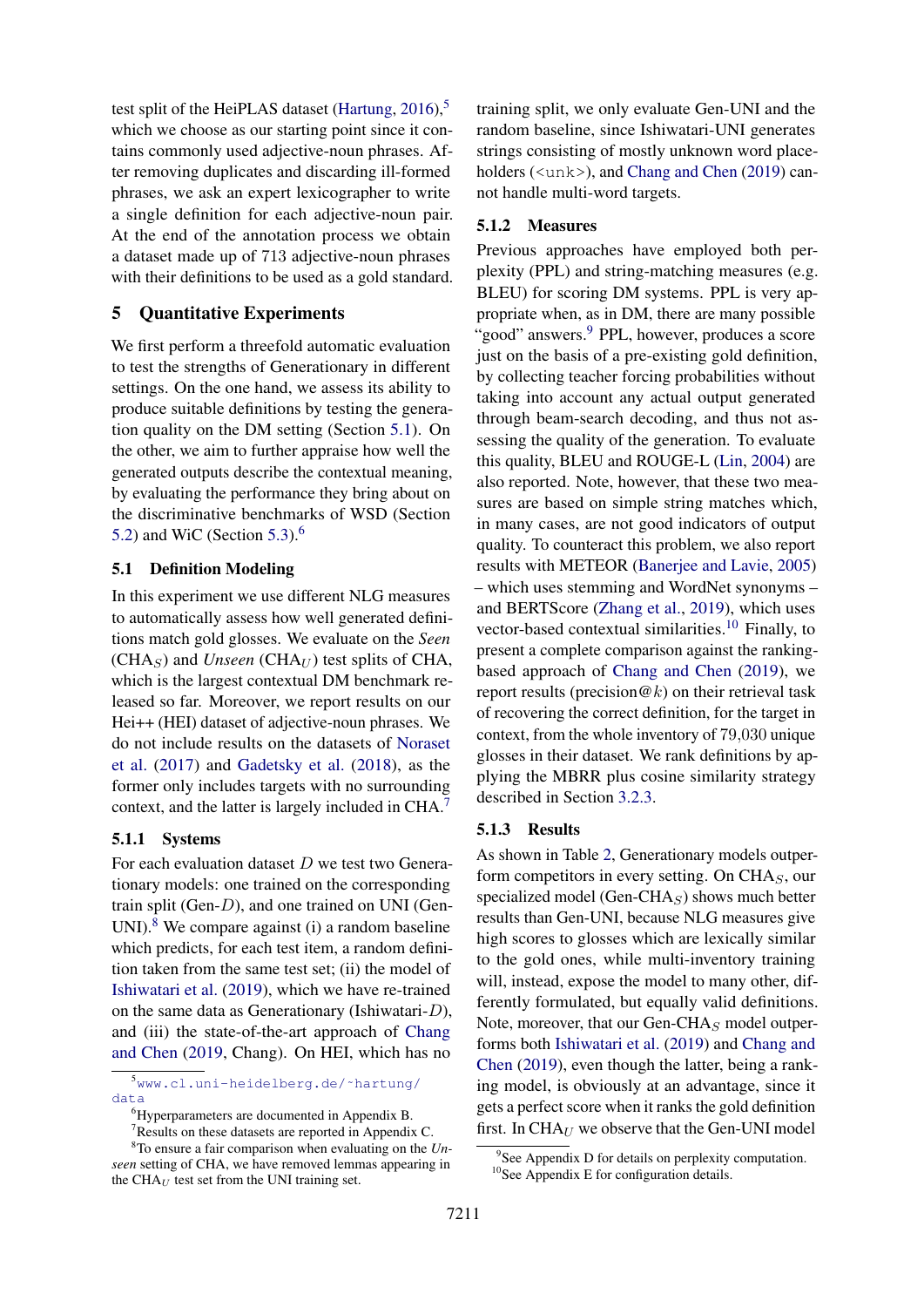<span id="page-5-1"></span>

|  | model                   |      |         | $pplL$ BL $\uparrow$ R-L $\uparrow$ MT $\uparrow$ |           | <b>BS</b> <sup><math>\uparrow</math></sup> |
|--|-------------------------|------|---------|---------------------------------------------------|-----------|--------------------------------------------|
|  | Random                  |      | 0.2     | 10.8                                              | 3.2       | 68.1                                       |
|  | Chang                   |      | 74.7    | 78.3                                              |           |                                            |
|  | Ishiwatari-CHA $S^*$    |      | 6.2     | 28.2                                              | 11.1      | 74.2                                       |
|  | Ishiwatari-UNI*         |      | 3.0     | 23.2                                              | 8.2       | 72.6                                       |
|  | Gen-CHA $_S$            |      | 1.276.2 | 78.9                                              | 54.8      | 93.0                                       |
|  | Gen-UNI                 | 1.4  | 66.9    | 72.0                                              | 47.0      | 90.7                                       |
|  | Random                  |      | 0.3     | 11.0                                              | $3.2\,$   | 68.2                                       |
|  | Chang                   |      | 7.1     | 19.3                                              |           |                                            |
|  | Ishiwatari-CHA $_{U}$ * |      | 2.1     | 19.9                                              | 7.1       | 71.7                                       |
|  | Ishiwatari-UNI*         |      | 2.1     | 19.7                                              | 6.7       | 71.5                                       |
|  | Gen-CH $A_{II}$         | 20.3 | 8.1     | 28.7                                              | 12.7      | 76.7                                       |
|  | Gen-UNI                 | 15.4 | 8.8     | 29.4                                              | 13.5 76.8 |                                            |
|  | Random                  |      | $1.6\,$ | 12.7                                              | 0.4       | 73.4                                       |
|  | Gen-UNI                 | 16.0 | 6.3     | 26.3                                              | 15.1 78.9 |                                            |

Table 2: DM evaluation results. Columns: perplexity, BLEU, Rouge-L, METEOR, BERTScore (ppl/BL/R-L/MT/BS). Row groups are mutually comparable (bold = best). ↑/↓: higher/lower is better. \*: re-trained.

attains higher performances than Gen-CH $A_U$ , indicating that, when 'overfitting' on the inventory is factored out, multi-inventory training enables the model to generalize better in a zero-shot setting. Furthermore, figures for HEI are in the same ballpark as those on  $CHA<sub>U</sub>$ , demonstrating that Generationary can easily deal, not only with unseen lemmas, but also with entirely different kinds of target.

Additionally, in Table [3](#page-5-2) we report the results of the precision  $@k$  evaluation when macro-averaging on lemmas (left) and senses (right). Figures on the two different splits of CHA show very different trends. On the CHA $<sub>S</sub>$  setting, the base model from</sub> [Chang and Chen](#page-9-13) [\(2019\)](#page-9-13) achieves, in most cases, the highest recovery rate. However, with  $k = 1$ , which is the most realistic case, Gen-CHA $<sub>S</sub>$  outperforms</sub> the competitor by 4.6 points when macro-averaging on senses, i.e. items with the same gold definition. On the more challenging zero-shot  $CHA<sub>U</sub>$  setting, both Generationary models strongly outperform Chang (large), more than doubling the performance on  $k = 1$  and showing an improvement of more than 75% on  $k = 10$ . Gen-UNI, which was underperforming Gen-CHA<sup>S</sup> in the *Seen* setting, now achieves better results across the board, since it can exploit the supervision of a wide array of different glosses from multiple inventories.

## <span id="page-5-0"></span>5.2 WSD Evaluation

We now move to the assessment of Generationary in a traditional WSD setting. Even though our approach goes beyond fixed sense inventories, here

<span id="page-5-2"></span>

|                            |                |      | $P@k$ (lemmas) |      | $P@k$ (senses) |      |      |  |
|----------------------------|----------------|------|----------------|------|----------------|------|------|--|
|                            | model          |      | 5              | 10   |                | 5    | 10   |  |
|                            | Chang (base)   | 74.8 | 83.3           | 85.5 | 63.3           | 74.0 | 77.1 |  |
| <b>AH</b>                  | Chang (large)  | 73.9 | 82.6           | 84.9 | 62.4           | 73.2 | 76.3 |  |
|                            | Gen-CHA $_S$   | 73.0 | 77.7           | 79.4 | 67.9           | 72.9 | 74.7 |  |
|                            | Gen-UNI        | 63.0 | 70.2           | 72.7 | 55.5           | 63.1 | 65.8 |  |
| $\mathbf{H}\mathbf{A}_{D}$ | Chang (base)   | 3.3  | 9.6            | 14.4 | 2.3            | 7.4  | 11.4 |  |
|                            | Chang (large)  | 3.5  | 10.5           | 15.6 | 2.5            | 8.2  | 12.4 |  |
|                            | Gen-CH $A_{U}$ | 7.8  | 19.9           | 25.5 | 6.5            | 16.8 | 22.0 |  |
|                            | Gen-UNI        | 9.3  | 21.3           | 27.7 | 7.4            | 18.0 | 23.8 |  |

Table 3: Macro precision  $@k$  (lemmas and senses) on the retrieval task of [Chang and Chen](#page-9-13) [\(2019\)](#page-9-13). Row groups are mutually comparable (bold = best).

we want to show that this degree of freedom does not come at the expense of performance when presented with the task of choosing a sense from a finite predefined list.

We test on the five datasets collected in the evaluation framework of [Raganato et al.](#page-10-14) [\(2017\)](#page-10-14), namely: Senseval-2 [\(Edmonds and Cotton,](#page-9-15) [2001\)](#page-9-15), Senseval-3 [\(Snyder and Palmer,](#page-11-10) [2004\)](#page-11-10), SemEval-2007 [\(Prad](#page-10-15)[han et al.,](#page-10-15) [2007\)](#page-10-15), SemEval-2013 [\(Navigli et al.,](#page-10-16) [2013\)](#page-10-16), SemEval-2015 [\(Moro and Navigli,](#page-10-17) [2015\)](#page-10-17), which are all annotated with WordNet 3.0 senses (or converted to its inventory). We denote with ALL and ALL<sup>−</sup> the concatenation of all evaluation datasets, including or excluding, respectively, SemEval-2007, which is our development set for this experiment. Moreover, we test on the subset of ALL<sup>−</sup> containing instances whose lemmas are not covered in SemCor (0-shot).

#### 5.2.1 Systems

To choose a possible sense from WordNet and perform WSD, we evaluate the techniques presented in Section [3.2,](#page-2-5) i.e. probability scoring (Prob.), simple similarity scoring (Sim.), and similarity scoring with MBRR. We evaluate our Gen-SEM, which is trained on examples specifically tagged according to the WordNet inventory, and Gen-UNI, which includes definitions from many different inventories. We compare against recent WSD approaches which make use of gloss knowledge, i.e. LMMS [\(Loureiro and Jorge,](#page-10-18) [2019\)](#page-10-18) and the state-of-the-art approach of GlossBERT [\(Huang et al.,](#page-9-0) [2019\)](#page-9-0).

#### 5.2.2 Results

We report the results of the WSD evaluation in Table [4.](#page-6-1) The MBRR scoring strategy proves to be the most versatile, with Gen-SEM (MBRR) achieving a higher F1 than Gen-SEM (Prob.) on almost every dataset, and outperforming Gen-SEM (Sim.) on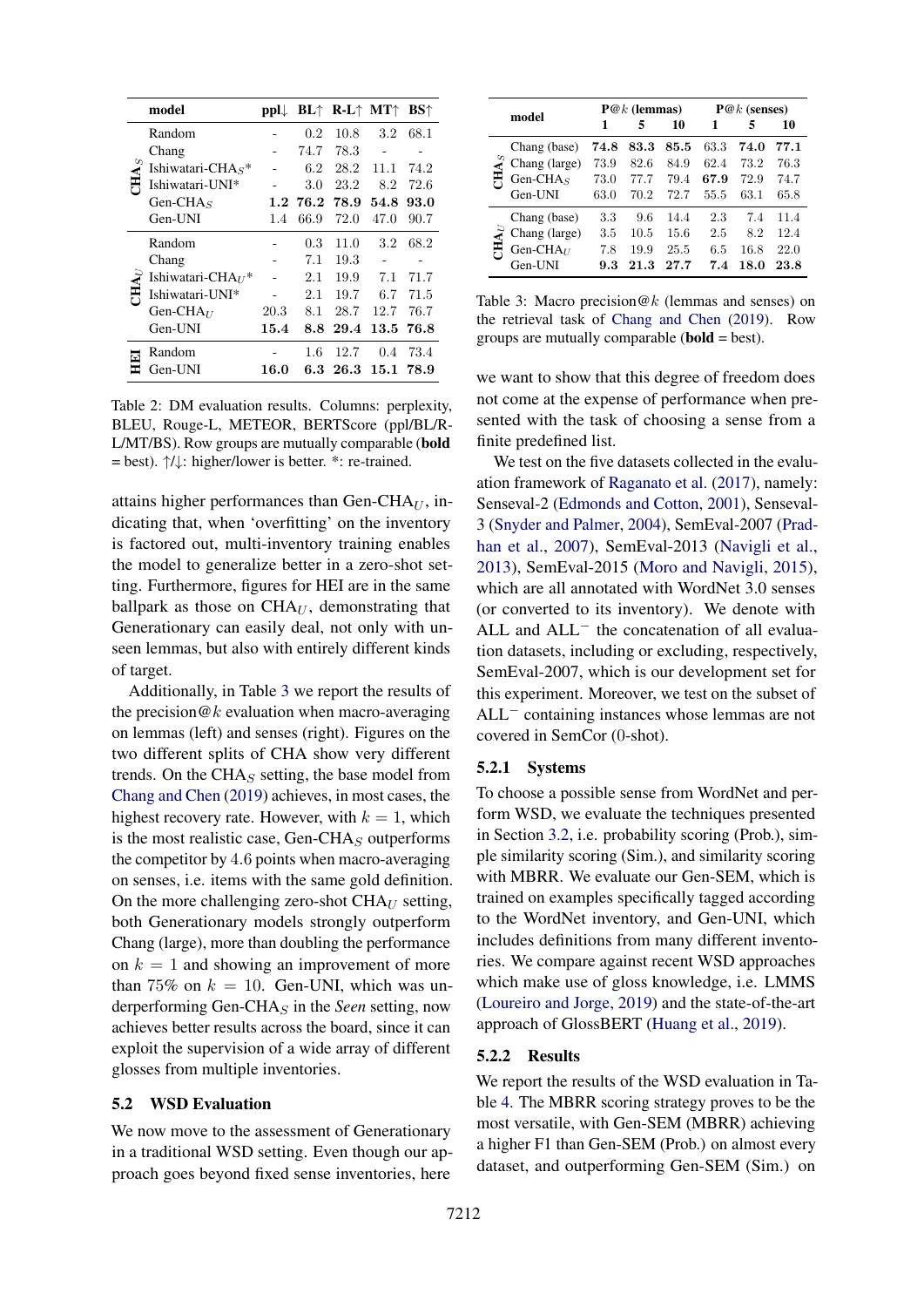<span id="page-6-1"></span>

| model                | S2   | S3   | S7   | <b>S13</b> | <b>S15</b> |      | ALL $ALL^-$ | 0-shot  | N     |               |         | R       |
|----------------------|------|------|------|------------|------------|------|-------------|---------|-------|---------------|---------|---------|
| LMMS <sub>2348</sub> | 76.3 | 75.6 | 68.1 | 75.1       | 77.0       | 75.4 | $75.9*$     | $66.3*$ | 78.0* | 64.0*         | $80.7*$ | $83.5*$ |
| <b>GlossBERT</b>     | 77.7 | 75.9 | 72.1 | 76.8       | 79.3       | 77.0 | $77.2*$     | $68.7*$ | 79.7* | 66.5* $79.3*$ |         | $85.5*$ |
| Gen-SEM (Prob.)      | 76.9 | 73.7 | 69.2 | 74.6       | 78.2       | 75.3 | 75.7        | 60.6    | 77.5  | 65.0          | 78.4    | 87.6    |
| Gen-SEM (Sim.)       | 77.5 | 76.4 | 71.6 | 76.8       | 77.4       | 76.7 | 77.0        | 63.3    | 80.1  | 64.8          | 79.1    | 85.0    |
| Gen-SEM (MBRR)       | 78.0 | 75.4 | 71.9 | 77.0       | 77.6       | 76.7 | 77.0        | 65.0    | 79.9  | 64.8          | 79.2    | 86.4    |
| Gen-UNI (MBRR)       | 77.8 | 73.7 | 68.8 | 78.3       | 77.6       | 76.3 | 76.8        | 73.0    | 79.8  | 63.3          | 80.1    | 84.7    |

Table 4: Results on the WSD evaluation. Row groups: (1) previous approaches; (2) Generationary. Columns: datasets in the evaluation framework (S2 to S15), ALL w/ and w/o the dev set (ALL/ALL−), zero-shot set (0-shot), and results by PoS on ALL (N/V/A/R). F1 is reported. Bold: best. \*: re-computed with the original code.

the 0-shot set. As both Sim. and MBRR outscore Prob., it is clear that generating a gloss and ranking candidates with similarity is a better strategy than directly ranking with model probability, which leaves room for further improvement as better similarity measures are developed.

On another note, Gen-SEM (MBRR) achieves performances which are overall comparable with those of the state of the art (GlossBERT) without having been explicitly trained to perform WSD. Compared to Gen-SEM (MBRR), Gen-UNI (MBRR) sacrifices 0.4 and 0.2 points on, respectively, ALL and ALL−, but obtains 8 points more on the zero-shot set, also improving over Gloss-BERT by 4.3 points. This demonstrates that, when using Generationary with data from multiple inventories, (i) performances remain in the same ballpark as those of a state-of-the-art system, and (ii) much improved generalizability is achieved, as shown by the state-of-the-art results on the zero-shot setting.

### <span id="page-6-0"></span>5.3 Word-in-Context

In the task of Word-in-Context (WiC) [\(Pilehvar and](#page-10-9) [Camacho-Collados,](#page-10-9) [2019\)](#page-10-9), predefined sense inventories are not required and meaning identification is reduced to a binary problem in which, given two contexts, both featuring an occurrence of the same lemma, a model has to predict whether the two targets have the same meaning. We compare against [Chang and Chen](#page-9-13) [\(2019\)](#page-9-13), which is the only DM approach reporting results for WiC, following their setting in which no task-specific training is performed and the training set for the task is used for testing. Results are reported for both Gen-CHA $<sub>S</sub>$ ,</sub> which is trained on the same data as [Chang and](#page-9-13) [Chen](#page-9-13)  $(2019)$ , and Gen-UNI.<sup>[11](#page-6-2)</sup>

To perform the task, for each pair in the WiC dataset we generate two sets,  $\gamma$  and  $\gamma'$ , each of

10 glosses, for the two respective sentences in the pair. Then, for each generated gloss  $\hat{g} \in \gamma$ , we compute the score  $z_{\hat{a}}$  as the mean SBERT similarity between  $\hat{g}$  and the 10 generated glosses in  $\gamma'$ . Analogously, we compute  $z_{\hat{g}'}$  as the mean similarity between  $\hat{g}' \in \gamma'$  and the glosses in  $\gamma$ . For each gloss g we normalize  $z_q$  by subtracting an approximate mean similarity of  $q$  with random glosses, computed as the mean similarity between  $q$  and all other unrelated glosses in the batch. If the mean score  $(\sum_{\hat{g}\in\gamma}z_{\hat{g}}+\sum_{\hat{g}'\in\gamma'}z_{\hat{g}'})/20$  exceeds a threshold  $t$  (tuned on the dev set), we predict that a WiC pair shares the same sense.

Gen-CHA $<sub>S</sub>$ , with an accuracy of 69.2, outper-</sub> forms [Chang and Chen](#page-9-13) [\(2019\)](#page-9-13), which achieves 68.6, demonstrating the strength of our approach in this setting. Moreover, Gen-UNI, which attains a result of 71.1, outscores both Gen-CHA $<sub>S</sub>$  and</sub> the competitor, once again bearing witness to the versatility of training on multiple inventories.

## 6 Qualitative Experiment

Given that the ability of Generationary to produce fluent and meaningful definitions is its key asset, in addition to the automatic evaluation reported in Section [5](#page-4-7) we devised a qualitative experiment on two distinct datasets we constructed. While our previous experiments shed light upon the quality of Generationary in comparison with other automatic systems, here we employ human annotators to compare definitions produced with our approach against glosses written by human lexicographers.

The datasets that we use in this experiment are (i) our Hei++ dataset of definitions for adjectivenouns phrases (Section [4.2\)](#page-3-5) and (ii) SamplEval, i.e. a sample of 1,000 random instances made up of  $200$  items<sup>[12](#page-6-3)</sup> for each of the five WSD datasets included in ALL (see Section [5.2\)](#page-5-0), with at most one

<span id="page-6-2"></span> $11$ In this experiment we have excluded Wiktionary, which was used to build the WiC dataset, from the UNI training set.

<span id="page-6-3"></span><sup>&</sup>lt;sup>12</sup>We do not sample instances annotated with many senses.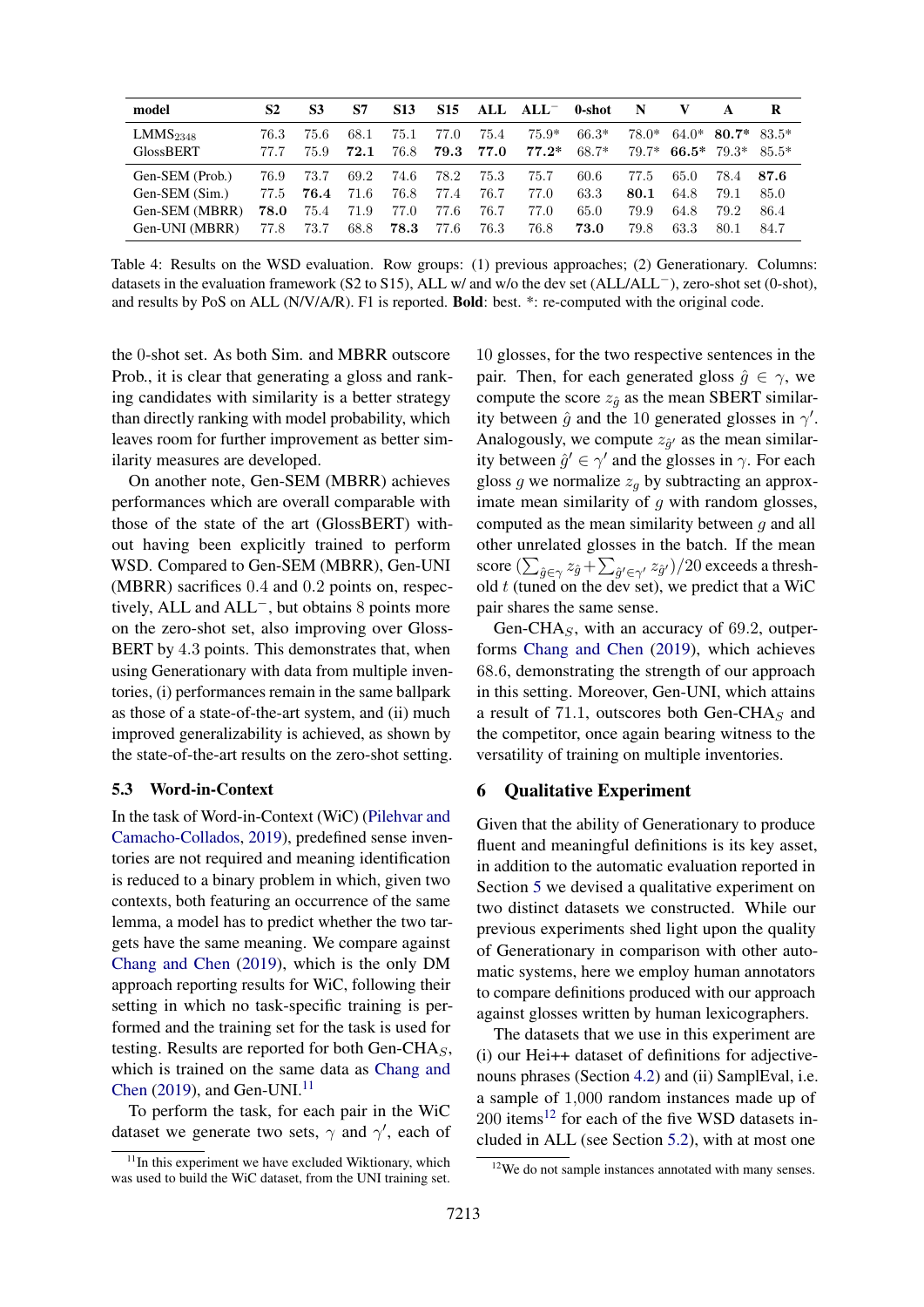<span id="page-7-1"></span>

| dataset   |      | gold Gen. | >    |
|-----------|------|-----------|------|
| $Hei++$   | 4.43 | 3.58      | 29.9 |
| SamplEval | 3.75 | 3.62      | 51.3 |

Table 5: Qualitative evaluation results. Columns: dataset, average Likert for gold and Generationary, % of Generationary scores equal or better than gold  $(\geq)$ .

total instance per sense. With Hei++ we assess the ability of Generationary to accurately gloss complex expressions, such as free phrases (e.g. *wrong medicine* or *hot forehead*), that are rarely covered by traditional dictionaries. With SamplEval, instead, we test whether generated glosses can improve over gold definitions associated with gold senses in WordNet.

## <span id="page-7-4"></span>6.1 Annotators and Annotation Scheme

For each context-target pair in Hei++ and SamplEval we have two definitions: a gold one, written by a lexicographer, and one generated by Gen-UNI, which is not tied to any specific inventory and has proven the most versatile model across tasks. We hired three annotators with Master's Degrees in Linguistics and effective operational proficiency in English and, in a similar fashion to [Erk and Mc-](#page-9-20)[Carthy](#page-9-20) [\(2009\)](#page-9-20), we asked them to assign a graded value to the definitions based on their pertinence to describing the target  $t$  in  $c$ , according to a five-level Likert scale (see Appendix F).<sup>[13](#page-7-0)</sup> The annotators received a wage in line with the standards of their country of residence, and worked an overall amount of 90 person-hours (30 per annotator). The ITA was substantial, with an average pairwise Cohen's  $\kappa$  of 0.69 (SamplEval) and 0.67 (Hei++).

#### 6.2 Results

As can be seen in Table [5,](#page-7-1) the quality of Generationary glosses in the SamplEval dataset is comparable to those drawn from WordNet. Note that, although it would be expected for gold annotations to come close to the top of the scale, this is not the case, as they received an average score of 3.75 out of 5, demonstrating the suboptimal nature of "readymade" meaning distinctions. We report comparable scores on the Hei++ dataset. The gap with respect to gold definitions here is wider, probably because (i) Generationary is not specifically trained on complex expressions, and (ii) the gold score is higher since phrases are less ambiguous than single words. Interestingly, the annotators rated Generationary

- <span id="page-7-2"></span> $c_1$  [...] I scooted them into the dog run.
- $\hat{g}_1$  Cause to move along by pushing.
- $g_1$  Run or move very quickly or hastily.
- $c_2$  Exotic cuisine.
- $\hat{g}_2$  A style of cooking that is out of the ordinary and unusual (as if from another country).
- $g_2$  Cuisine involving unfamiliar foods.
- $c_3$  He was never the same after the accident.
- $\hat{g}_3$  Indicates that a person has lost the good qualities that were present before the accident.
- $c_4$  Sam is in a better place now.
- $\hat{g}_4$  A phrase used to express that one has learned about another's death.
- $c_5$  Yesterday I had to undergo a beardectomy.
- $\hat{g}_5$  The surgical removal of the beard.
- $c_6$  You've got a hard coconut to smash here, Dr. Yang!
- $\hat{g}_6$  Something difficult to deal with.
- $c_7$  The mind is haunted by the ghosts of the past.
- $\hat{q}_7$  People's memories of the past are still present in their mind, even after they have ceased to exist.
- $c_8$  The fault, dear Brutus, is not in our stars, but in ourselves.
- $\hat{g}_8$  The responsibility for a problem lies with the people who cannot see it themselves.

Table 6: Sample of Generationary definitions  $(\hat{q})$  for several targets in context  $(c)$ .  $g$ : gold definition.

glosses at least as high as their gold counterparts on 51.3% and on 29.9% of the total cases on SamplEval and Hei++, respectively: this result provides evidence for the reliability of Generationary definitions as valid alternatives to glosses taken from established inventories of discrete word senses.

## 7 Generation Examples

In Table [6](#page-7-2) we show a sample of definitions generated via our Gen-UNI model for various spans in context.<sup>[14](#page-7-3)</sup> As can be seen, the glosses  $\hat{g}_1$  and  $\hat{g}_2$  (extracted from SamplEval and Hei++, respectively) demonstrate that Generationary can indeed provide better, more specific definitions than gold standard ones. The following reported examples show the strength of our model on contexts which do not resemble those it is trained on: Generationary is proficient at (i) handling fixed or semi-fixed

<span id="page-7-0"></span><sup>&</sup>lt;sup>13</sup>We presented glosses for each sentence in random order.

<span id="page-7-3"></span><sup>&</sup>lt;sup>14</sup>See Appendix A for further samples of generated glosses.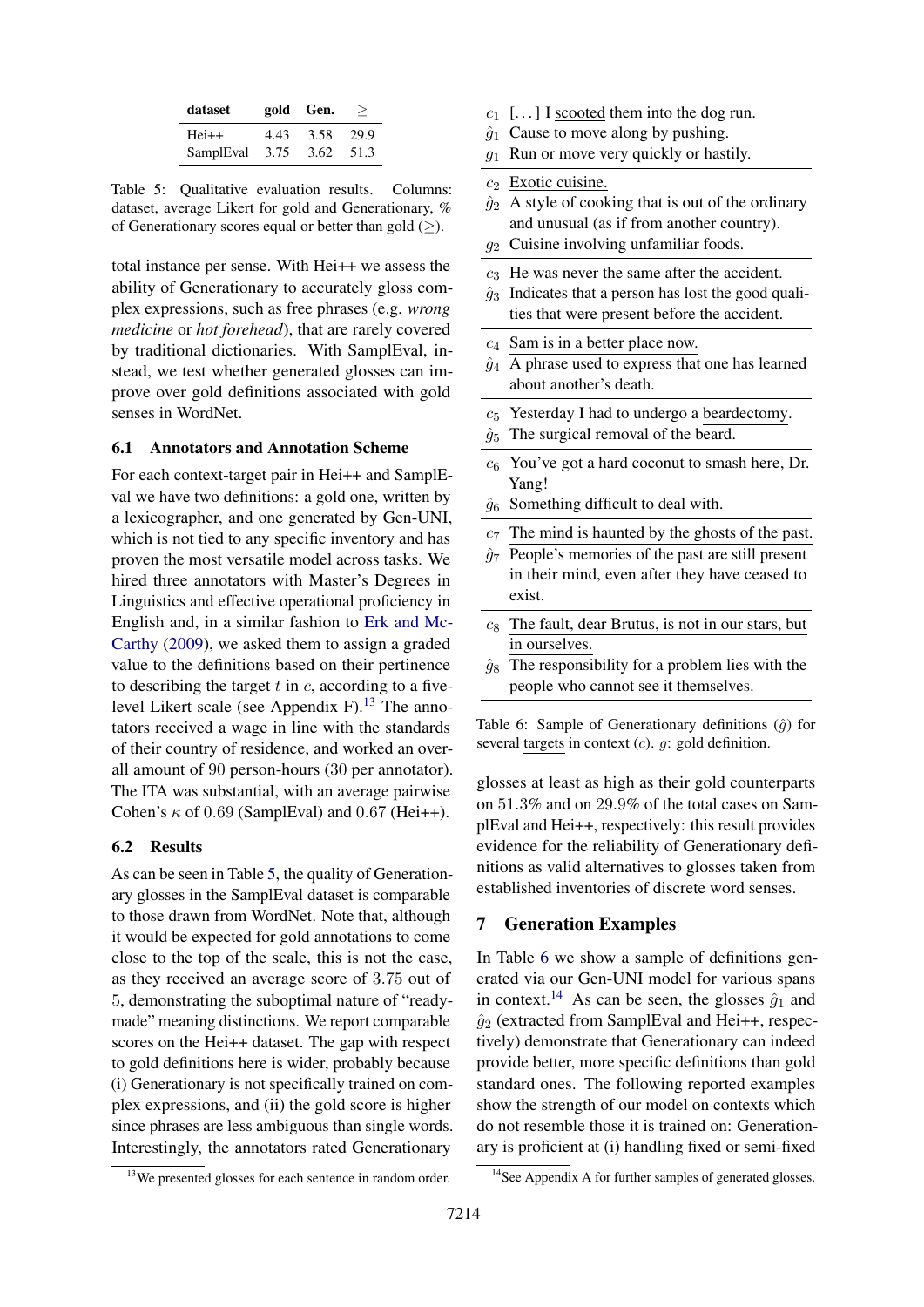idioms of different lengths  $(\hat{g}_3, \hat{g}_4)$  and (ii) defining non-conventional words and phrases  $(\hat{g}_5, \hat{g}_6)$ ; interestingly, Generationary is also able to (iii) provide high-level explanations for whole figurative contexts  $(\hat{g}_7, \hat{g}_8)$ , which goes well beyond what is commonly referred to as *glossing*. This might result in interesting applications beyond the scope of this work, e.g. for paraphrase generation and metaphor interpretation [\(Rai and Chakraverty,](#page-10-19) [2020\)](#page-10-19).

## 8 Error Analysis

To have a broader picture of the quality of the outputs produced by means of Generationary, we perform behavioural testing for our Gen-UNI model, in the spirit of [Ribeiro et al.](#page-10-20) [\(2020\)](#page-10-20). As a result, we can identify two main trends behind failures to generate an appropriate contextual definition, which we refer to as *disambiguation errors* and *hallucinations*, respectively.

Disambiguation errors When the model predicts a perfectly good definition for the target, but one that fits another common context of occurrence, a disambiguation error arises. For instance, given the  $\langle c, t \rangle$  pair in [\(2 a\)](#page-8-0), with the word pupil as the target, the model fails to identify the "aperture in the iris of the eye" sense, and instead produces an output gloss which is compatible with the meaning of the homograph [\(2 b\)](#page-8-1):

- <span id="page-8-1"></span><span id="page-8-0"></span>(2) (a) The teacher stared into the pupils of her pupil.
	- (b) A person receiving instruction, especially in a school.

Hallucinations Other errors stem from the fact that the model can only rely on the knowledge about possible *definienda* that it is able to store in the parameters during the pre-training and training stages. Thus, if the contextual knowledge is not sufficient to extrapolate a definition, the model – which is required to always generate an output – will hallucinate an answer on the basis of contextual clues, incurring the risk of introducing nonfactualities. This particularly concerns named entities and domain-specific concepts, but the clearest examples can be seen with targets that do not correspond to any existing, fictional or non-fictional entity. For example, given the input sentence [\(3\)](#page-8-2):

<span id="page-8-2"></span>(3) Squeaky McDuck wasn't happy about it,

the model outputs the following:

(4) The title character in the "Squeaky Squeakety-Squeakiness" cartoon series.

In this case, the model picked the cue of the *cartoonish* Squeaky McDuck character, and hallucinated the name of a plausible cartoon series for it. Note that neither Squeaky McDuck nor the cartoon series actually exist.

## 9 Conclusion

With this work, we showed that generating a definition can be a viable, suitable alternative to the traditional use of sense inventories in computational lexical semantics, and one that better reflects the non-discrete nature of word meaning. We introduced Generationary, an approach to automatic definition generation which, thanks to a flexible encoding scheme, can (i) encode targets of arbitrary length (including unseen multi-word expressions), and (ii) exploit the vast amount of knowledge encoded in the BART pre-trained Encoder-Decoder, through fine-tuning.

From two points of view, Generationary represents a unified approach: first, it exploits multiple inventories simultaneously, hence going beyond the quirks of each one; second, it is able to tackle both generative (Definition Modeling) and discriminative tasks (Word Sense Disambiguation and Wordin-Context), obtaining competitive to state-of-theart results, with particularly strong performances on zero-shot settings. Finally, human evaluation showed that Generationary is often able to provide a definition that is on a par with or better than one written by a lexicographer.

We make the software and reproduction materials, along with a new evaluation dataset of definitions for adjective-noun phrases (Hei++), available at <http://generationary.org>.

## Acknowledgments



The authors gratefully acknowledge the support of the ERC Consolidator Grant MOUSSE No. 726487 under the European Union's Horizon 2020 research and innovation programme.

This work was supported in part by the MIUR under the grant "Dipartimenti di eccellenza 2018- 2022" of the Department of Computer Science of Sapienza University.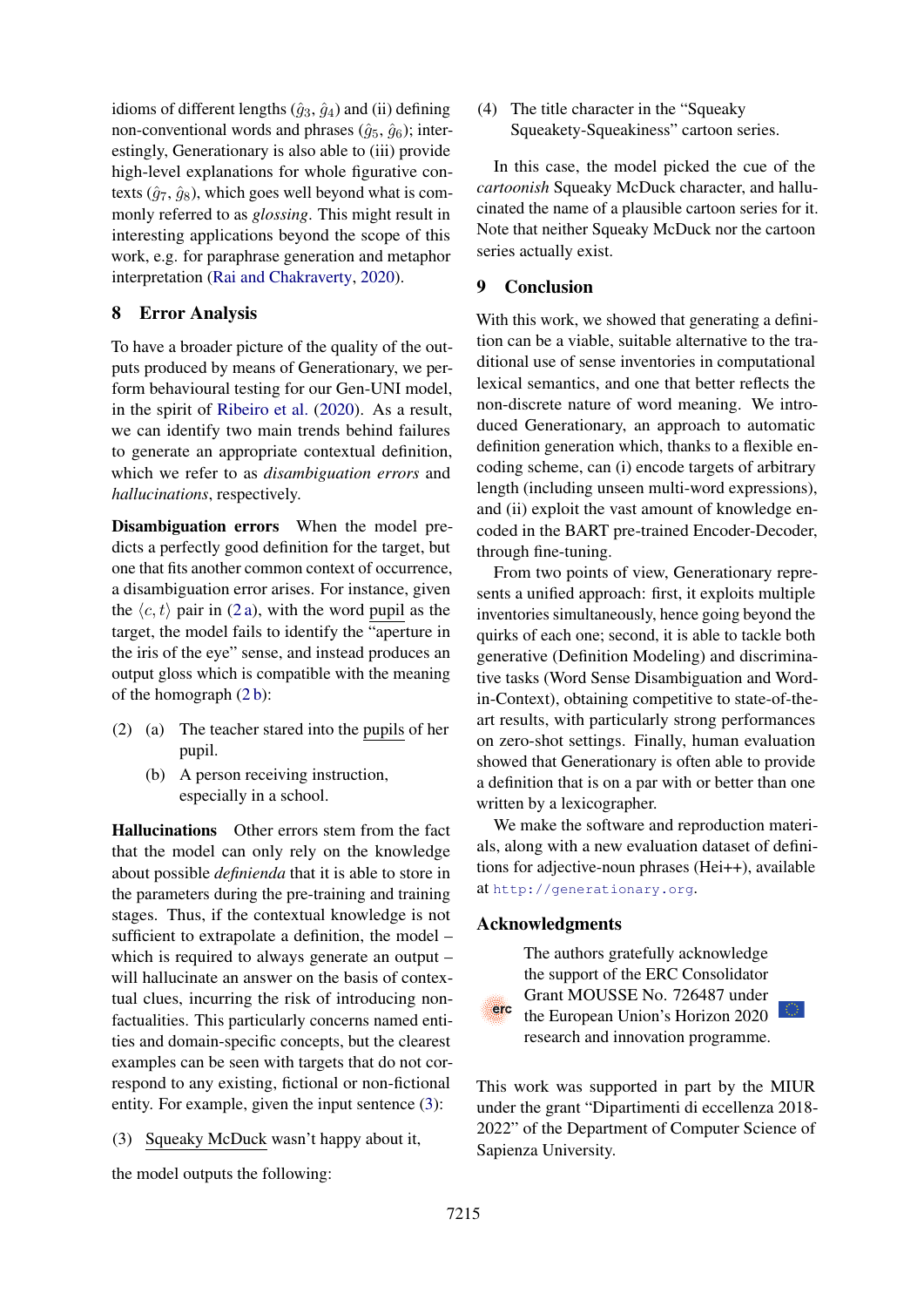### References

- <span id="page-9-19"></span>Satanjeev Banerjee and Alon Lavie. 2005. [METEOR:](https://www.aclweb.org/anthology/W05-0909) [An automatic metric for MT evaluation with im](https://www.aclweb.org/anthology/W05-0909)[proved correlation with human judgments.](https://www.aclweb.org/anthology/W05-0909) In *Proceedings of the ACL Workshop on Intrinsic and Extrinsic Evaluation Measures for Machine Translation and/or Summarization*, pages 65–72, Ann Arbor, MI, USA.
- <span id="page-9-7"></span>Edoardo Barba, Luigi Procopio, Niccolò Campolungo, Tommaso Pasini, and Roberto Navigli. 2020. [MuLaN: Multilingual Label propagatioN for word](https://doi.org/10.24963/ijcai.2020/531) [sense disambiguation.](https://doi.org/10.24963/ijcai.2020/531) In *Proceedings of the Twenty-Ninth International Joint Conference on Artificial Intelligence, IJCAI-20*, pages 3837–3844.
- <span id="page-9-1"></span>Michele Bevilacqua and Roberto Navigli. 2020. [Break](https://doi.org/10.18653/v1/2020.acl-main.255)[ing through the 80% glass ceiling: Raising the state](https://doi.org/10.18653/v1/2020.acl-main.255) [of the art in word sense disambiguation by incor](https://doi.org/10.18653/v1/2020.acl-main.255)[porating knowledge graph information.](https://doi.org/10.18653/v1/2020.acl-main.255) In *Proceedings of the 58th Annual Meeting of the Association for Computational Linguistics*, pages 2854–2864, Online.
- <span id="page-9-13"></span>Ting-Yun Chang and Yun-Nung Chen. 2019. [What](https://doi.org/10.18653/v1/D19-1627) [does this word mean? Explaining contextualized](https://doi.org/10.18653/v1/D19-1627) [embeddings with natural language definition.](https://doi.org/10.18653/v1/D19-1627) In *Proceedings of the 2019 Conference on Empirical Methods in Natural Language Processing and the 9th International Joint Conference on Natural Language Processing (EMNLP-IJCNLP)*, pages 6064– 6070, Hong Kong, China.
- <span id="page-9-11"></span>Ting-Yun Chang, Ta-Chung Chi, Shang-Chi Tsai, and Yun-Nung Chen. 2018. [xSense: Learning sense](https://arxiv.org/abs/1809.03348)[separated sparse representations and textual defini](https://arxiv.org/abs/1809.03348)[tions for explainable word sense networks.](https://arxiv.org/abs/1809.03348) *arXiv preprint arXiv:1809.03348*.
- <span id="page-9-15"></span>Philip Edmonds and Scott Cotton. 2001. [SENSEVAL-](https://www.aclweb.org/anthology/S01-1001)[2: Overview.](https://www.aclweb.org/anthology/S01-1001) In *Proceedings of SENSEVAL-2 Second International Workshop on Evaluating Word Sense Disambiguation Systems*, pages 1–5, Toulouse, France.
- <span id="page-9-4"></span>Philip Edmonds and Adam Kilgarriff. 2002. [Introduc](https://www.cambridge.org/core/journals/natural-language-engineering/article/introduction-to-the-special-issue-on-evaluating-word-sense-disambiguation-systems/C224DC1AB1F2864684500F26ACB725F3)[tion to the special issue on evaluating word sense dis](https://www.cambridge.org/core/journals/natural-language-engineering/article/introduction-to-the-special-issue-on-evaluating-word-sense-disambiguation-systems/C224DC1AB1F2864684500F26ACB725F3)[ambiguation systems.](https://www.cambridge.org/core/journals/natural-language-engineering/article/introduction-to-the-special-issue-on-evaluating-word-sense-disambiguation-systems/C224DC1AB1F2864684500F26ACB725F3) *Natural Language Engineering*, 8(4):279–291.
- <span id="page-9-20"></span>Katrin Erk and Diana McCarthy. 2009. [Graded word](https://www.aclweb.org/anthology/D09-1046) [sense assignment.](https://www.aclweb.org/anthology/D09-1046) In *Proceedings of the 2009 Conference on Empirical Methods in Natural Language Processing (EMNLP)*, pages 440–449, Singapore.
- <span id="page-9-14"></span>Christiane Fellbaum, editor. 1998. *[WordNet: An Elec](https://doi.org/10.1017/S0142716401221079)[tronic Lexical Database](https://doi.org/10.1017/S0142716401221079)*. MIT Press, Cambridge, MA, USA.
- <span id="page-9-9"></span>Artyom Gadetsky, Ilya Yakubovskiy, and Dmitry Vetrov. 2018. [Conditional generators of words def](https://doi.org/10.18653/v1/P18-2043)[initions.](https://doi.org/10.18653/v1/P18-2043) In *Proceedings of the 56th Annual Meeting of the Association for Computational Linguistics (ACL)*, pages 266–271, Melbourne, Australia.
- <span id="page-9-8"></span>Albert Gatt and Emiel Krahmer. 2018. [Survey of the](https://doi.org/https://doi.org/10.1613/jair.5477) [state of the art in natural language generation: Core](https://doi.org/https://doi.org/10.1613/jair.5477) [tasks, applications and evaluation.](https://doi.org/https://doi.org/10.1613/jair.5477) *Journal of Artificial Intelligence Research*, 61:65–170.
- <span id="page-9-5"></span>Patrick Hanks. 2000. [Do word meanings exist?](https://www.jstor.org/stable/30204810?seq=1) *Computers and the Humanities*, 34(1–2):205–215.
- <span id="page-9-17"></span>Matthias Hartung. 2016. *[Distributional Semantic](https://archiv.ub.uni-heidelberg.de/volltextserver/20013/) [Models of Attribute Meaning in Adjectives and](https://archiv.ub.uni-heidelberg.de/volltextserver/20013/) [Nouns](https://archiv.ub.uni-heidelberg.de/volltextserver/20013/)*. Ph.D. thesis. Institut für Computerlinguistik Ruprecht-Karls-Universität Heidelberg.
- <span id="page-9-0"></span>Luyao Huang, Chi Sun, Xipeng Qiu, and Xuanjing Huang. 2019. [GlossBERT: BERT for word sense](https://doi.org/10.18653/v1/D19-1355) [disambiguation with gloss knowledge.](https://doi.org/10.18653/v1/D19-1355) In *Proceedings of the 2019 Conference on Empirical Methods in Natural Language Processing and the 9th International Joint Conference on Natural Language Processing (EMNLP-IJCNLP)*, pages 3509–3514, Hong Kong, China.
- <span id="page-9-12"></span>Shonosuke Ishiwatari, Hiroaki Hayashi, Naoki Yoshinaga, Graham Neubig, Shoetsu Sato, Masashi Toyoda, and Masaru Kitsuregawa. 2019. [Learning to](https://doi.org/10.18653/v1/N19-1350) [describe unknown phrases with local and global con](https://doi.org/10.18653/v1/N19-1350)[texts.](https://doi.org/10.18653/v1/N19-1350) In *Proceedings of the 2019 Conference of the North American Chapter of the Association for Computational Linguistics: Human Language Technologies (NAACL-HLT)*, pages 3467–3476, Minneapolis, MN, USA.
- <span id="page-9-6"></span>Philip C. Jr. Jackson. 2019. [I do believe in word senses.](http://www.talamind.prohosting.com/JacksonIDoBelieveInWordSenses2019ACS.pdf) *Proceedings ACS*, 321:340.
- <span id="page-9-2"></span>Adam Kilgarriff. 1997. [I don't believe in word senses.](https://link.springer.com/article/10.1023/A:1000583911091) *Computers and the Humanities*, 31(2):91–113.
- <span id="page-9-3"></span>Adam Kilgarriff. 2007. [Word senses.](https://link.springer.com/chapter/10.1007/978-1-4020-4809-8_2) In Eneko Agirre and Phillip Edmonds, editors, *Word Sense Disambiguation*, pages 29–46. Springer, Dordrecht.
- <span id="page-9-16"></span>Shankar Kumar and William Byrne. 2004. [Minimum](https://www.aclweb.org/anthology/N04-1022) [Bayes-risk decoding for statistical machine transla](https://www.aclweb.org/anthology/N04-1022)[tion.](https://www.aclweb.org/anthology/N04-1022) In *Proceedings of the Human Language Technology Conference of the North American Chapter of the Association for Computational Linguistics (HLT-NAACL)*, pages 169–176, Boston, MA, USA.
- <span id="page-9-10"></span>Mike Lewis, Yinhan Liu, Naman Goyal, Marjan Ghazvininejad, Abdelrahman Mohamed, Omer Levy, Ves Stoyanov, and Luke Zettlemoyer. 2019. [BART: Denoising sequence-to-sequence](https://arxiv.org/abs/1910.13461) [pre-training for natural language generation, trans](https://arxiv.org/abs/1910.13461)[lation, and comprehension.](https://arxiv.org/abs/1910.13461) *arXiv preprint arXiv:1910.13461*.
- <span id="page-9-18"></span>Chin-Yew Lin. 2004. [ROUGE: A package for auto](https://www.aclweb.org/anthology/W04-1013)[matic evaluation of summaries.](https://www.aclweb.org/anthology/W04-1013) In *Text Summarization Branches Out*, pages 74–81, Barcelona, Spain.
- <span id="page-9-21"></span>Edward Loper and Steven Bird. 2002. [NLTK: The](https://doi.org/10.3115/1118108.1118117) [Natural Language Toolkit.](https://doi.org/10.3115/1118108.1118117) In *Proceedings of the ACL-02 Workshop on Effective Tools and Methodologies for Teaching Natural Language Processing and Computational Linguistics - Volume 1*, ETMTNLP '02, pages 63–70, Stroudsburg, PA, USA.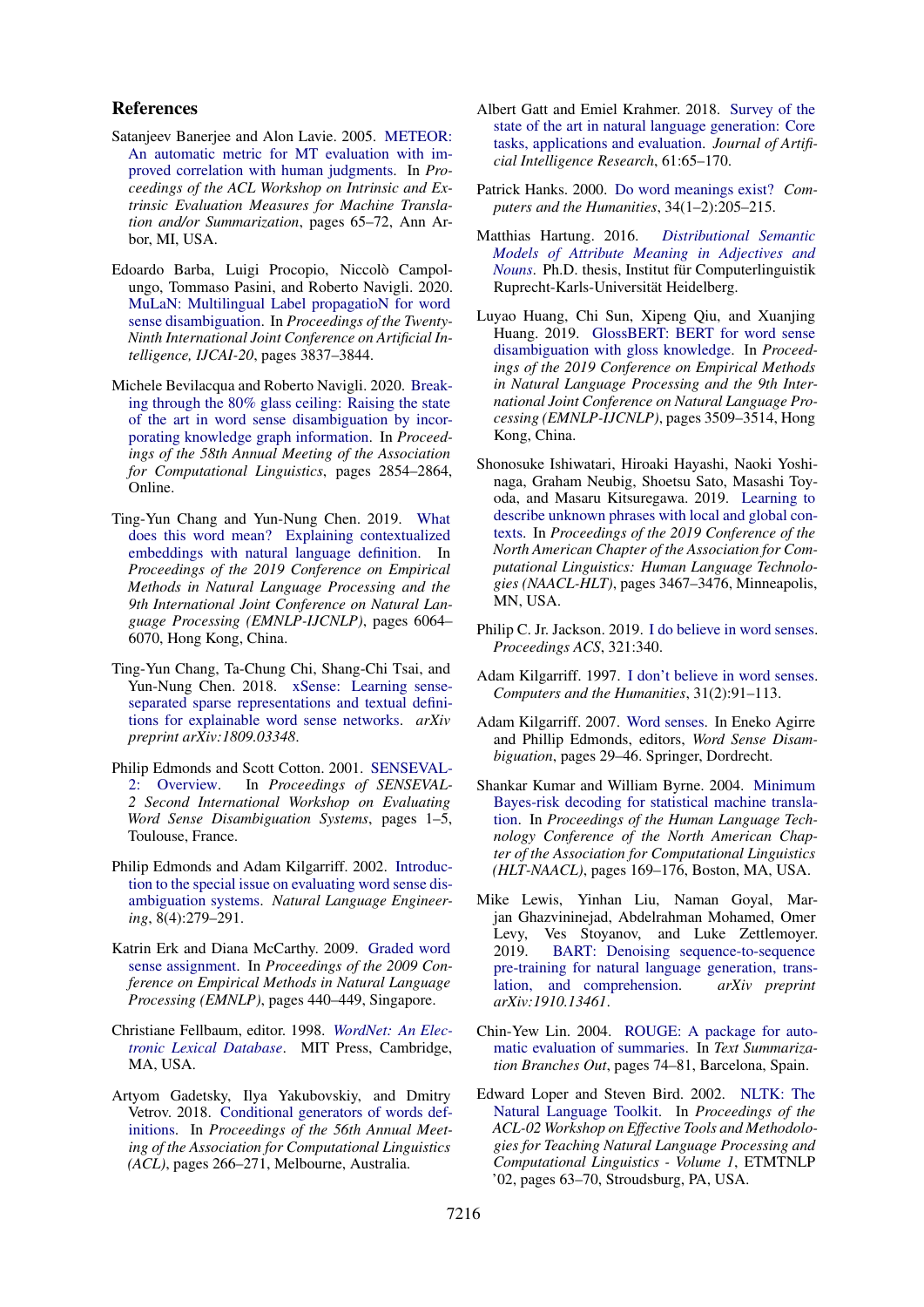- <span id="page-10-18"></span>Daniel Loureiro and Alípio Jorge. 2019. [Language](https://doi.org/10.18653/v1/P19-1569) [modelling makes sense: Propagating representations](https://doi.org/10.18653/v1/P19-1569) [through WordNet for full-coverage word sense dis](https://doi.org/10.18653/v1/P19-1569)[ambiguation.](https://doi.org/10.18653/v1/P19-1569) In *Proceedings of the 57th Annual Meeting of the Association for Computational Linguistics*, pages 5682–5691, Florence, Italy.
- <span id="page-10-11"></span>Timothee Mickus, Denis Paperno, and Matthieu Constant. 2019. [Mark my word: A sequence-to](https://www.aclweb.org/anthology/W19-6201)[sequence approach to definition modeling.](https://www.aclweb.org/anthology/W19-6201) In *Proceedings of the First NLPL Workshop on Deep Learning for Natural Language Processing*, pages 1–11, Turku, Finland.
- <span id="page-10-13"></span>George A. Miller, Claudia Leacock, Randee Tengi, and Ross T. Bunker. 1993. [A semantic concordance.](https://www.aclweb.org/anthology/H93-1061) In *Human Language Technology: Proceedings of a Workshop Held at Plainsboro, New Jersey, March 21-24, 1993*.
- <span id="page-10-17"></span>Andrea Moro and Roberto Navigli. 2015. [SemEval-](https://doi.org/10.18653/v1/S15-2049)[2015 task 13: Multilingual all-words sense disam](https://doi.org/10.18653/v1/S15-2049)[biguation and entity linking.](https://doi.org/10.18653/v1/S15-2049) In *Proceedings of the 9th International Workshop on Semantic Evaluation (SemEval 2015)*, pages 288–297, Denver, CO, USA.
- <span id="page-10-0"></span>Roberto Navigli. 2009. [Word sense disambiguation: A](https://dl.acm.org/doi/10.1145/1459352.1459355) [survey.](https://dl.acm.org/doi/10.1145/1459352.1459355) *ACM Computing Surveys*, 41(2):1–69.
- <span id="page-10-7"></span>Roberto Navigli. 2018. [Natural language understand](https://doi.org/10.24963/ijcai.2018/812)[ing: Instructions for \(present and future\) use.](https://doi.org/10.24963/ijcai.2018/812) In *Proceedings of the Twenty-Seventh International Joint Conference on Artificial Intelligence, IJCAI-18*, pages 5697–5702.
- <span id="page-10-16"></span>Roberto Navigli, David Jurgens, and Daniele Vannella. 2013. [SemEval-2013 task 12: Multilingual word](https://www.aclweb.org/anthology/S13-2040) [sense disambiguation.](https://www.aclweb.org/anthology/S13-2040) In *Second Joint Conference on Lexical and Computational Semantics (\*SEM), Volume 2: Proceedings of the Seventh International Workshop on Semantic Evaluation (SemEval 2013)*, pages 222–231, Atlanta, GA, USA.
- <span id="page-10-1"></span>Roberto Navigli, Kenneth C. Litkowski, and Orin Hargraves. 2007. [SemEval-2007 task 07: Coarse](https://www.aclweb.org/anthology/S07-1006)[grained English all-words task.](https://www.aclweb.org/anthology/S07-1006) In *Proceedings of the Fourth International Workshop on Semantic Evaluations (SemEval-2007)*, pages 30–35, Prague, Czech Republic.
- <span id="page-10-10"></span>Ke Ni and William Yang Wang. 2017. [Learning to ex](https://www.aclweb.org/anthology/I17-2070)[plain non-standard English words and phrases.](https://www.aclweb.org/anthology/I17-2070) In *Proceedings of the Eighth International Joint Conference on Natural Language Processing (IJCNLP)*, pages 413–417, Taipei, Taiwan.
- <span id="page-10-8"></span>Thanapon Noraset, Chen Liang, Larry Birnbaum, and Doug Downey. 2017. [Definition modeling: Learn](https://www.aaai.org/ocs/index.php/AAAI/AAAI17/paper/viewPaper/14827)[ing to define word embeddings in natural language.](https://www.aaai.org/ocs/index.php/AAAI/AAAI17/paper/viewPaper/14827) In *Proceedings of the Thirty-First AAAI Conference on Artificial Intelligence*, pages 3259–3266, San Francisco, CA, USA.
- <span id="page-10-5"></span>Robert M Nosofsky. 2011. [The generalized context](https://www.cambridge.org/core/books/formal-approaches-in-categorization/generalized-context-model-an-exemplar-model-of-classification/8CD2BD0EC0C7F601C005FA457CFB2523) [model: An exemplar model of classification.](https://www.cambridge.org/core/books/formal-approaches-in-categorization/generalized-context-model-an-exemplar-model-of-classification/8CD2BD0EC0C7F601C005FA457CFB2523) In Emmanuel M. Pothos and Andy J. Wills, editors,

*Formal Approaches in Categorization*, pages 18–39. Cambridge University Press, Cambridge.

- <span id="page-10-2"></span>Martha Palmer, Hoa Trang Dang, and Christiane Fellbaum. 2007. [Making fine-grained and coarse](https://www.cambridge.org/core/journals/natural-language-engineering/article/making-finegrained-and-coarsegrained-sense-distinctions-both-manually-and-automatically/07B0797208E3847AAF734F67BEEB9E72)[grained sense distinctions, both manually and](https://www.cambridge.org/core/journals/natural-language-engineering/article/making-finegrained-and-coarsegrained-sense-distinctions-both-manually-and-automatically/07B0797208E3847AAF734F67BEEB9E72) [automatically.](https://www.cambridge.org/core/journals/natural-language-engineering/article/making-finegrained-and-coarsegrained-sense-distinctions-both-manually-and-automatically/07B0797208E3847AAF734F67BEEB9E72) *Natural Language Engineering*, 13(2):137–163.
- <span id="page-10-6"></span>Tommaso Pasini. 2020. [The Knowledge Acquisition](https://doi.org/10.24963/ijcai.2020/687) [Bottleneck Problem in Multilingual Word Sense Dis](https://doi.org/10.24963/ijcai.2020/687)[ambiguation.](https://doi.org/10.24963/ijcai.2020/687) In *Proceedings of the Twenty-Ninth International Joint Conference on Artificial Intelligence, IJCAI-20*, pages 4936–4942.
- <span id="page-10-9"></span>Mohammad Taher Pilehvar and Jose Camacho-Collados. 2019. [WiC: the Word-in-Context dataset](https://doi.org/10.18653/v1/N19-1128) [for evaluating context-sensitive meaning representa](https://doi.org/10.18653/v1/N19-1128)[tions.](https://doi.org/10.18653/v1/N19-1128) In *Proceedings of the 2019 Conference of the North American Chapter of the Association for Computational Linguistics: Human Language Technologies (NAACL-HLT)*, pages 1267–1273, Minneapolis, MN, USA.
- <span id="page-10-21"></span>Matt Post. 2018. [A call for clarity in reporting BLEU](https://doi.org/10.18653/v1/W18-6319) [scores.](https://doi.org/10.18653/v1/W18-6319) In *Proceedings of the Third Conference on Machine Translation: Research Papers*, pages 186– 191, Brussels, Belgium.
- <span id="page-10-15"></span>Sameer Pradhan, Edward Loper, Dmitriy Dligach, and Martha Palmer. 2007. [SemEval-2007 task-17: En](https://www.aclweb.org/anthology/S07-1016)[glish lexical sample, SRL and all words.](https://www.aclweb.org/anthology/S07-1016) In *Proceedings of the Fourth International Workshop on Semantic Evaluations (SemEval-2007)*, pages 87–92, Prague, Czech Republic.
- <span id="page-10-4"></span>James Pustejovsky. 1991. [The generative lexicon.](https://dl.acm.org/doi/10.5555/176321.176324) *Computational Linguistics*, 17(4).
- <span id="page-10-14"></span>Alessandro Raganato, Jose Camacho-Collados, and Roberto Navigli. 2017. [Word sense disambiguation:](https://www.aclweb.org/anthology/E17-1010) [A unified evaluation framework and empirical com](https://www.aclweb.org/anthology/E17-1010)[parison.](https://www.aclweb.org/anthology/E17-1010) In *Proceedings of the 15th Conference of the European Chapter of the Association for Computational Linguistics: Volume 1, Long Papers*, pages 99–110, Valencia, Spain.
- <span id="page-10-19"></span>Sunny Rai and Shampa Chakraverty. 2020. [A survey](https://dl.acm.org/doi/abs/10.1145/3373265) [on computational metaphor processing.](https://dl.acm.org/doi/abs/10.1145/3373265) *ACM Computing Surveys (CSUR)*, 53(2):1–37.
- <span id="page-10-3"></span>Rachel Ramsey. 2017. *[An Exemplar-Theoretic Ac](http://nrl.northumbria.ac.uk/id/eprint/35586/)[count of Word Senses](http://nrl.northumbria.ac.uk/id/eprint/35586/)*. Ph.D. thesis, Northumbria University.
- <span id="page-10-12"></span>Nils Reimers and Iryna Gurevych. 2019. [Sentence-](https://doi.org/10.18653/v1/D19-1410)[BERT: Sentence embeddings using Siamese BERT](https://doi.org/10.18653/v1/D19-1410)[networks.](https://doi.org/10.18653/v1/D19-1410) In *Proceedings of the 2019 Conference on Empirical Methods in Natural Language Processing and the 9th International Joint Conference on Natural Language Processing (EMNLP-IJCNLP)*, pages 3982–3992, Hong Kong, China.
- <span id="page-10-20"></span>Marco Tulio Ribeiro, Tongshuang Wu, Carlos Guestrin, and Sameer Singh. 2020. [Beyond accuracy: Be](https://doi.org/10.18653/v1/2020.acl-main.442)[havioral testing of NLP models with CheckList.](https://doi.org/10.18653/v1/2020.acl-main.442) In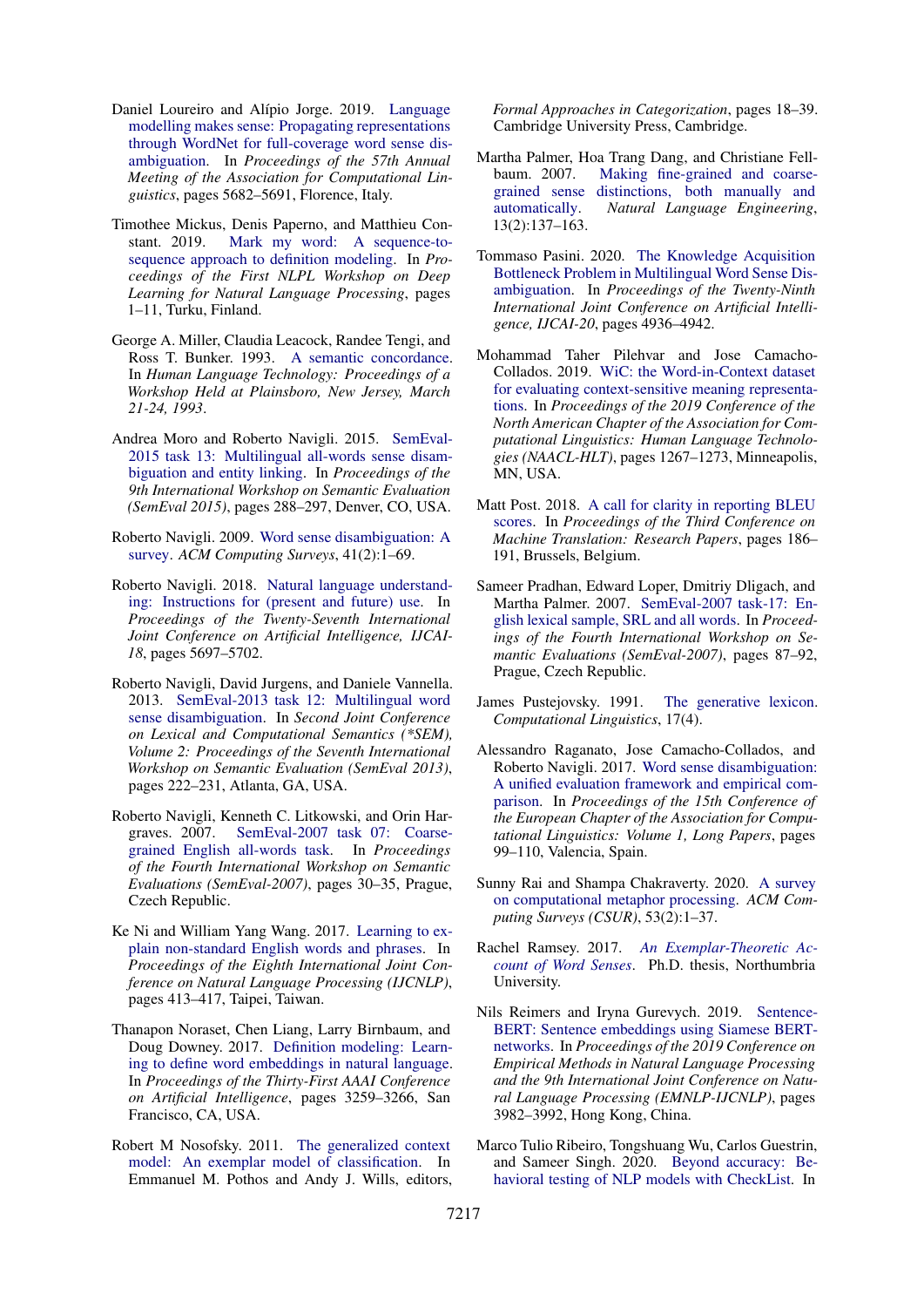*Proceedings of the 58th Annual Meeting of the Association for Computational Linguistics*, pages 4902– 4912, Online.

- <span id="page-11-4"></span>Eleanor Rosch and Carolyn B Mervis. 1975. [Family re](https://www.sciencedirect.com/science/article/abs/pii/0010028575900249)[semblances: Studies in the internal structure of cate](https://www.sciencedirect.com/science/article/abs/pii/0010028575900249)[gories.](https://www.sciencedirect.com/science/article/abs/pii/0010028575900249) *Cognitive psychology*, 7(4):573–605.
- <span id="page-11-6"></span>Bianca Scarlini, Tommaso Pasini, and Roberto Navigli. 2019. [Just "OneSeC" for producing multilingual](https://doi.org/10.18653/v1/P19-1069) [sense-annotated data.](https://doi.org/10.18653/v1/P19-1069) In *Proceedings of the 57th Annual Meeting of the Association for Computational Linguistics*, pages 699–709, Florence, Italy.
- <span id="page-11-2"></span>Bianca Scarlini, Tommaso Pasini, and Roberto Navigli. 2020a. [SensEmBERT: Context-enhanced sense em](http://wwwusers.di.uniroma1.it/~navigli/pubs/AAAI_2020_Scarlinietal.pdf)[beddings for multilingual word sense disambigua](http://wwwusers.di.uniroma1.it/~navigli/pubs/AAAI_2020_Scarlinietal.pdf)[tion.](http://wwwusers.di.uniroma1.it/~navigli/pubs/AAAI_2020_Scarlinietal.pdf) In *Thirty-Fourth AAAI Conference on Artificial Intelligence*, New York, NY, USA.
- <span id="page-11-0"></span>Bianca Scarlini, Tommaso Pasini, and Roberto Navigli. 2020b. With more contexts comes better performance: Contextualized sense embeddings for allround Word Sense Disambiguation. In *Proceedings of the 2020 Conference on Empirical Methods in Natural Language Processing (EMNLP)*, online.
- <span id="page-11-3"></span>Federico Scozzafava, Marco Maru, Fabrizio Brignone, Giovanni Torrisi, and Roberto Navigli. 2020. [Per](https://doi.org/10.18653/v1/2020.acl-demos.6)[sonalized PageRank with syntagmatic information](https://doi.org/10.18653/v1/2020.acl-demos.6) [for multilingual word sense disambiguation.](https://doi.org/10.18653/v1/2020.acl-demos.6) In *Proceedings of the 58th Annual Meeting of the Association for Computational Linguistics: System Demonstrations*, pages 37–46, Online.
- <span id="page-11-10"></span>Benjamin Snyder and Martha Palmer. 2004. [The En](https://www.aclweb.org/anthology/W04-0811)[glish all-words task.](https://www.aclweb.org/anthology/W04-0811) In *Proceedings of SENSEVAL-3, the Third International Workshop on the Evaluation of Systems for the Semantic Analysis of Text*, pages 41–43, Barcelona, Spain.
- <span id="page-11-1"></span>Rocco Tripodi and Roberto Navigli. 2019. [Game the](https://doi.org/10.18653/v1/D19-1009)[ory meets embeddings: A unified framework for](https://doi.org/10.18653/v1/D19-1009) [word sense disambiguation.](https://doi.org/10.18653/v1/D19-1009) In *Proceedings of the 2019 Conference on Empirical Methods in Natural Language Processing and the 9th International Joint Conference on Natural Language Processing (EMNLP-IJCNLP)*, pages 88–99, Hong Kong, China.
- <span id="page-11-5"></span>Andrea Tyler and Vyvyan Evans. 2001. [Reconsidering](https://www.jstor.org/stable/3086846?seq=1) [prepositional polysemy networks: The case of over.](https://www.jstor.org/stable/3086846?seq=1) *Language*, 77(4):724–765.
- <span id="page-11-7"></span>Liner Yang, Cunliang Kong, Yun Chen, Yang Liu, Qinan Fan, and Erhong Yang. 2020. [Incorpo](https://doi.org/10.1109/TASLP.2020.2987754)[rating sememes into Chinese definition modeling.](https://doi.org/10.1109/TASLP.2020.2987754) *IEEE/ACM Transactions on Audio, Speech, and Language Processing*.
- <span id="page-11-9"></span>Tianyi Zhang, Varsha Kishore, Felix Wu, Kilian Q Weinberger, and Yoav Artzi. 2019. [BERTScore:](https://arxiv.org/abs/1904.09675) [Evaluating text generation with BERT.](https://arxiv.org/abs/1904.09675) *arXiv preprint arXiv:1904.09675*.

<span id="page-11-8"></span>Ruimin Zhu, Thanapon Noraset, Alisa Liu, Wenxin Jiang, and Doug Downey. 2019. [Multi-sense def](https://arxiv.org/abs/1909.09483)[inition modeling using word sense decompositions.](https://arxiv.org/abs/1909.09483) *arXiv preprint arXiv:1909.09483*.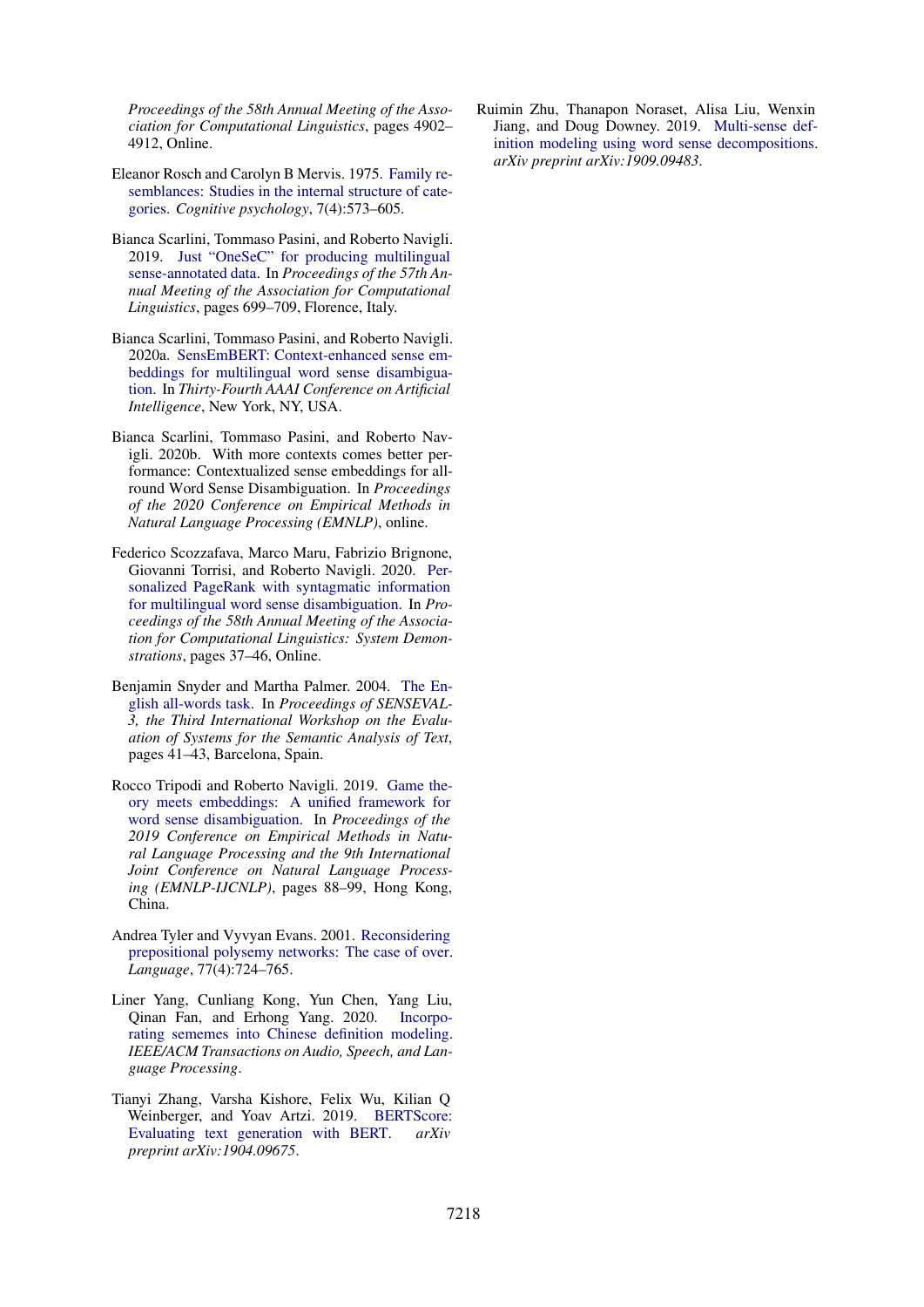<span id="page-12-0"></span> $c_1$ : Good news.

 $\hat{g}_1$ : (New Testament) The gospel as revealed by Jesus to the apostles.

 $g_1$ : Any news that arouses feelings of joy or eases anxiety.

 $c_2$ : Uneven margin.

 $\hat{g}_2$ : A margin that is not uniform.

 $g_2$ : A margin that is not perfectly leveled.

 $c_3$ : Early diagnosis.

 $\hat{g}_3$ : The diagnosis of a condition before symptoms appear.

 $g_3$ : A diagnosis that is made at an initial stage of a disease.

c4: Sincere friendship.

 $\hat{g}_4$ : A friendship that is not based on deceit or hypocrisy.

 $g_4$ : Friendship marked by genuine feelings of benevolence.

 $c_5$ : Painful performance.

 $\hat{q}_5$ : A performance of a piece of music that is difficult to play.

 $g_5$ : A performance that is exceptionally bad.

 $c_6$ : Courageous heart.

 $\hat{g}_6$ : A heart that is strong enough to endure adversity.

 $g_6$ : The feelings of a person that is not afraid of getting hurt.

c7: Inaccurate thermometer.

 $\hat{q}_7$ : A thermometer that is inaccurate in measuring temperature.

 $g_7$ : A thermometer that indicates the wrong temperature.

 $c_8$ : New friend.

 $\hat{g}_8$ : A friend who has recently come into one's life.  $g_8$ : A recently made friend.

 $c_9$ : Familiar guest.

 $\hat{g}_9$ : A person who is a regular customer or client of a hotel, restaurant, etc.

 $g_9$ : A well known guest.

 $c_{10}$ : Vivacious hostess.  $\hat{g}_{10}$ : A woman who entertains guests at their home and makes them feel welcome.  $q_{10}$ : A woman host who shows liveliness.

Table 7: Random sample of Generationary definitions  $(\hat{g})$  for Hei++ contexts (c). g: gold definition.

## A Generation Examples

In the evaluation of NLG systems, human qualitative assessment is very important. Therefore, we choose to report a fair number of non-cherrypicked, zero-shot generation examples, produced by means of our GEN-UNI model.

<span id="page-12-1"></span> $c_1$ : Hipster guys #2 & #3.

 $\hat{q}_1$ : Members of the hipster subculture.

 $c_2$ : Because you have no estrogen... you could not possibly understand what chocolate means to a woman.

 $\hat{g}_2$ : The absence of estrogen in the body.

c3: Mozilla Firebird bookmark toolbar doesn't hide command click to open link in new tab.  $\hat{q}_3$ : A toolbar in the Mozilla browser.

 $c_4$ : Guy #2: On that table over there.

 $\hat{g}_4$ : The (usually specified) table on which something is located.

 $c<sub>5</sub>$ : Man, why do chip manufacturers always put the crumbs at the bottom of the bag?

 $\hat{g}_5$ : A company that manufactures potato chips.

 $c_6$ : Install new theme without an internet connection.

 $\hat{g}_6$ : A connection to the internet.

 $c_7$ : It's a true story.

 $\hat{q}_7$ : A fictional story based on real events.

 $c_8$ : Seeking female friend, 40s, attractive 5 ft 5+.  $\hat{g}_8$ : A friend who is not a man.

c9: Clicking Get New Extensions in Options Dialog opens a new browser...

 $\hat{g}_9$ : A dialog box in a web browser, allowing the user to select from a number of options.

 $c_{10}$ : And he goes to my other roommate for advice.  $\hat{g}_{10}$ : The other person with whom one shares a room.

Table 8: Generationary definitions  $(\hat{q})$  for random targets and contexts (c) excerpted from webtext.

In Table [7](#page-12-0) we show Generationary outputs and gold definitions for 10 randomly sampled phrases in the Hei++ dataset. In addition, in Table [8](#page-12-1) we report gloss generation examples for random words and noun phrases taken from the webtext corpus included in the NLTK suite [\(Loper and Bird,](#page-9-21) [2002\)](#page-9-21). We exclude swear words, slurs, numbers, and noun phrases consisting entirely of named entities. Moreover, every sampled item whose target was featured in our training set was filtered out.

## B Reproducibility Details

To train our models we employ the fairseq library. Generationary has the same number of parameters as BART [\(Lewis et al.,](#page-9-10) [2019\)](#page-9-10), i.e. ca. 458M. For fine-tuning, we use the same hyperparameters used in [Lewis et al.](#page-9-10) [\(2019\)](#page-9-10) for summarization,  $15$  except that:

<span id="page-12-2"></span><sup>15</sup>[github.com/pytorch/fairseq/](http://github.com/pytorch/fairseq/blob/master/examples/bart/README.summarization.md) [blob/master/examples/bart/README.](http://github.com/pytorch/fairseq/blob/master/examples/bart/README.summarization.md) [summarization.md](http://github.com/pytorch/fairseq/blob/master/examples/bart/README.summarization.md)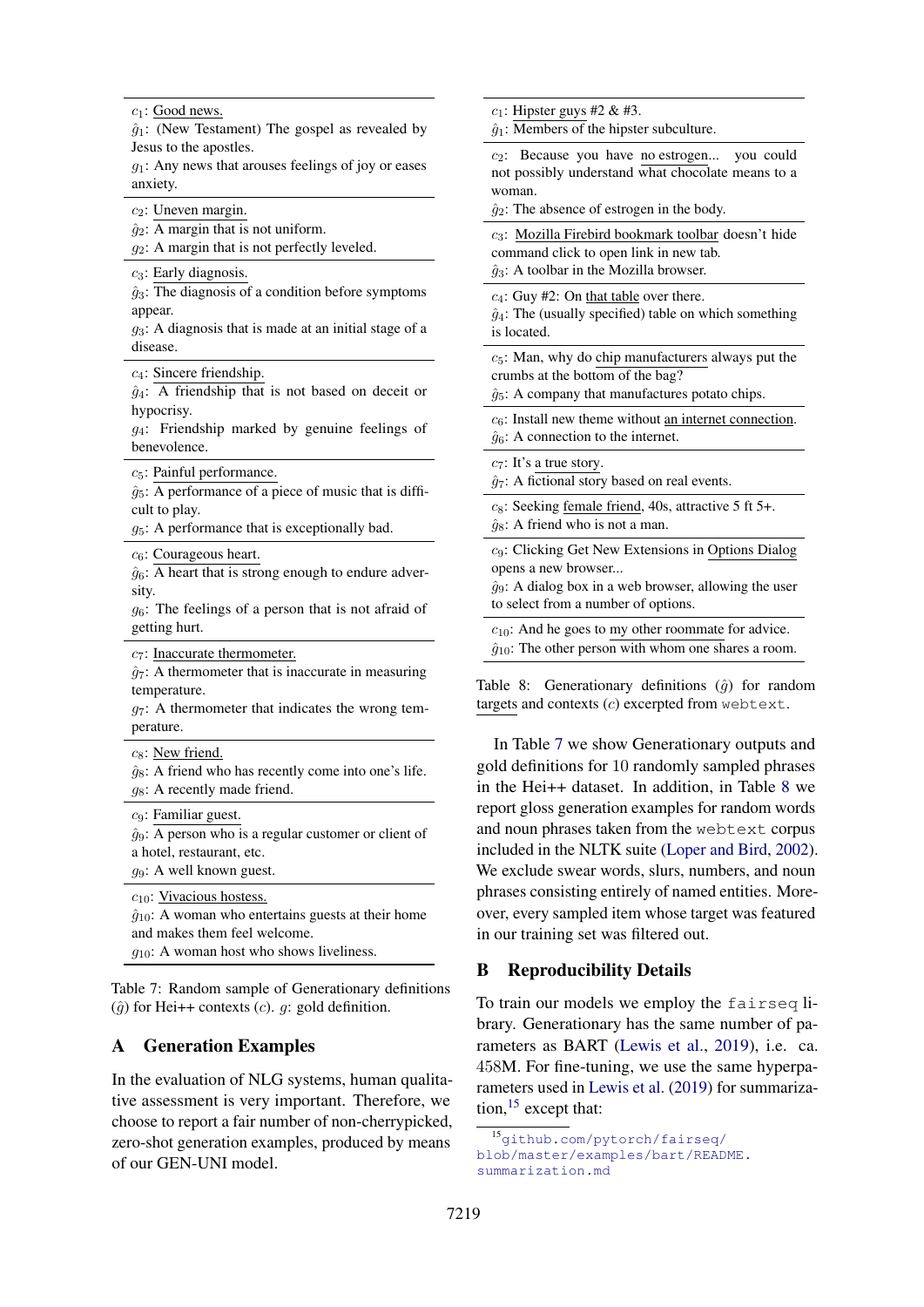- the learning rate is set to  $5 \times 10^{-5}$  on the basis of preliminary experiments;
- due to memory concerns, we feed the input in batches of 1,024 tokens, updating every 16 iterations;
- we use inverse square root learning rate scheduling, which does not require to set a maximum number of iterations a priori;
- we double the number of warmup steps to 1,000.

Training is performed for at most 50 epochs. We employ a single NVIDIA GeForce RTX 2080 Ti GPU to perform all the reported experiments, with average runtimes per epoch of BART fine-tuning ranging from ca. 50 minutes (Gen-SEM) to  $>120$ minutes (Gen-UNI).

On the DM task, we evaluate on the best epoch, i.e. the one with the lowest cross-entropy loss on the dev set, with no hyperparameter tuning.

On the WSD task, instead, we perform minimal hyperparameter tuning, with search trials just on beam size (testing with values of 1, 10, 25, and 50), choosing as the best configuration the one with the highest F1 on our dev set, SemEval-2007; with simple similarity scoring, the best Gen-SEM has a beam size of 10, while, with MBRR similarity scoring, the best Gen-SEM has a beam size of 25. We use only MBRR with Gen-UNI, with a beam size of 10, resulting in the best performance on the development set.

On the WiC task we only perform tuning of the threshold on the dev set, by trying every value in range between the lowest and the highest z score, with a minimum step of 0.025. We compute similarities in batches of 125 pairs.

For training and prediction of the models of [Ishi](#page-9-12)[watari et al.](#page-9-12) [\(2019\)](#page-9-12), we use the code provided by the authors.[16](#page-13-0) We use the same hyperparameters, except that we increase the vocabulary size to 39,000, which results in much improved performances on our benchmarks.

## C Additional Results on DM

In Table [9](#page-13-1) we report results, for the DM evaluation described in Section [5.1,](#page-4-1) on two additional datasets.

NOR [\(Noraset et al.,](#page-10-8) [2017\)](#page-10-8) includes data from the GCIDE and WordNet. It features only "static"

<span id="page-13-1"></span>

|  | model                  |      |     | $ppl \downarrow BL \uparrow RL \uparrow MT \uparrow BS \uparrow$ |      |          |
|--|------------------------|------|-----|------------------------------------------------------------------|------|----------|
|  | Random                 |      | 0.2 | 6.3                                                              | 1.9  | 69.0     |
|  | Noraset et al. (2017)  | 48.2 |     |                                                                  |      |          |
|  | Ishiwatari-NOR*        |      | 1.9 | 15.7                                                             | 5.0  | 72.9     |
|  | Gen-NOR                | 28.6 | 3.8 | 17.7                                                             |      | 8.1 72.9 |
|  | Random                 |      | 0.2 | 8.7                                                              | 2.8  | 68.6     |
|  | Gadetsky et al. (2018) | 43.5 |     |                                                                  |      |          |
|  | Mickus et al. (2019)   | 34.0 |     |                                                                  |      |          |
|  | Ishiwatari-GAD*        |      | 2.5 | 18.7                                                             | 7.0  | 72.8     |
|  | $Gen-GAD$              | 12.3 | 9.9 | 28.9                                                             | 12.8 | 77.9     |

Table 9: DM evaluation results. Columns: perplexity, BLEU, Rouge-L, METEOR, BERTScore (ppl/BL/R-L/MT/BS). Row groups are mutually comparable (bold = best). ↑/↓: higher/lower is better. \*: re-trained.

pairs, in which the context coincides with the word to be defined. Nonetheless, each lemma can be associated with multiple definitions.

GAD [\(Gadetsky et al.,](#page-9-9) [2018\)](#page-9-9) collects context-target pairs and definitions from <oxforddictionaries.com>. The target lemma is not present in all contexts, so in these cases we prepend the lemma according to the following template: '*lemma*: *context*'.[17](#page-13-2)

## D Perplexity

Perplexity captures the confidence of the model in outputting a certain sequence. In approaches with word-level tokenization, evaluated at word-level, perplexity can be computed by exponentiating the negative log-likelihood that is used for training:

$$
PPL_w^w = exp(-\sum_{w \in V} P(w|c, t, \bar{h}) \ln \hat{P}(w|c, t, \bar{h}))
$$
\n(5)

$$
= exp(-\ln \hat{P}(\bar{w}|c, t, \bar{h}))
$$
\n(6)

where  $c$  is the context,  $t$  is the target,  $V$  is the vocabulary,  $\bar{w}$  is the gold word, and h is the gold history of previous tokens. Generationary employs subword-level tokenization, but we can still obtain the word-level probabilities by applying the chain rule of conditional probability:

$$
PPL_w^s = exp(-\ln \prod_{i=1}^{|\bar{w}^{\star}|} \hat{P}(\bar{w}_i^{\star}|c, t, \bar{h}, \bar{w}_{1:i-1}^{\star}))
$$
\n
$$
(7)
$$

where  $\bar{w}^*$  is the *n*-ple that is the subword split of  $\bar{w}$ , e.g.  $\langle$  token, ##ization  $\rangle$  for

<span id="page-13-0"></span><sup>16</sup>[github.com/shonosuke/](http://github.com/shonosuke/ishiwatari-naacl2019)

[ishiwatari-naacl2019](http://github.com/shonosuke/ishiwatari-naacl2019)

<span id="page-13-2"></span><sup>&</sup>lt;sup>17</sup>The train/dev/test splits of NOR and GAD are disjoint in the lemma of the target words.